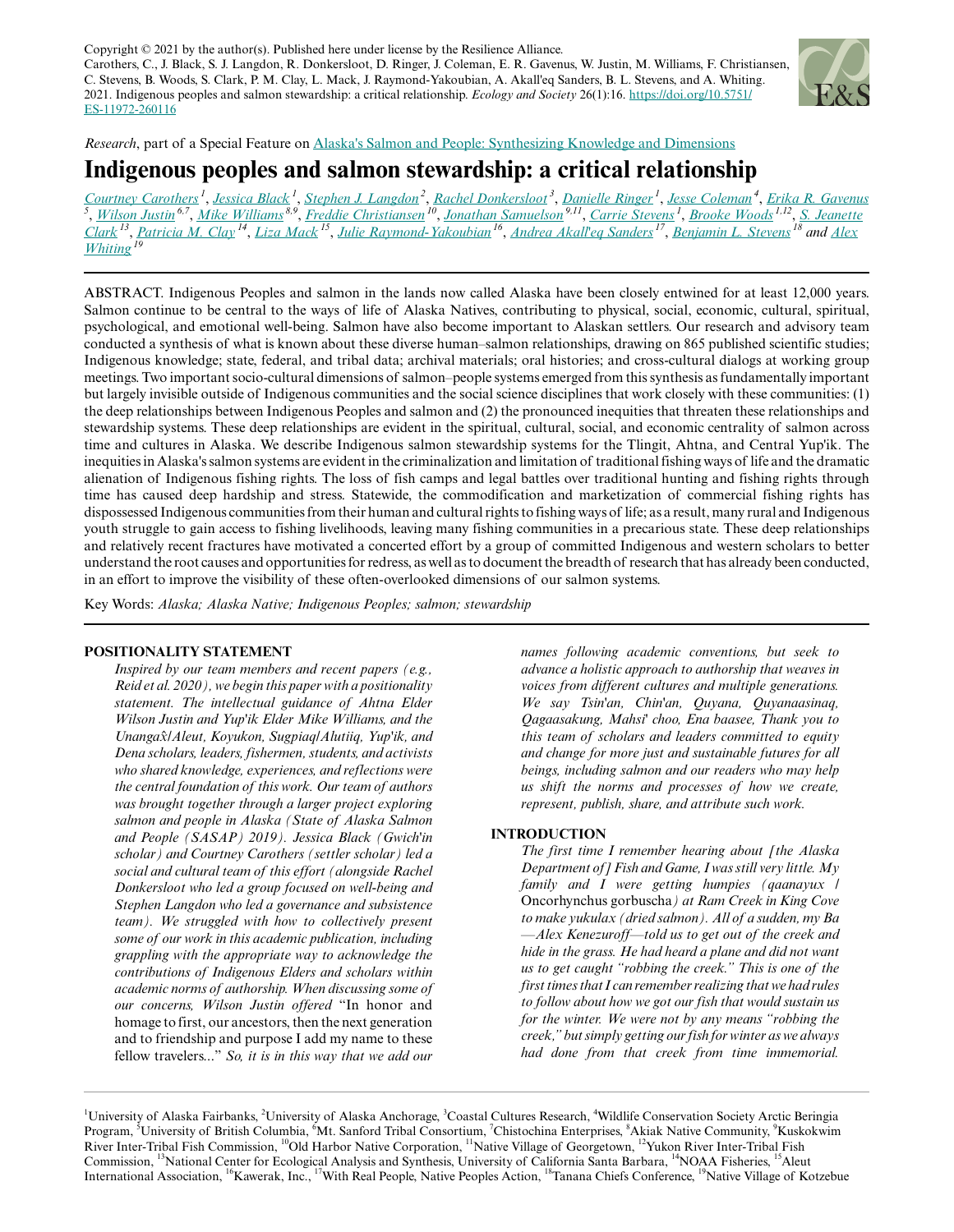*Recalling the situation, it makes me aware of how young we are as Native people when we are made aware that the resources, which define the cornerstone of our culture, are managed by outside entities.* Liza Mack in Mack (2019)

Alaska's salmon ecosystems are the foundation for deep cultural values and social relationships across the state. Salmon have been a cultural keystone species for many of the Indigenous cultures for millennia. In some regions, salmon and people have been closely entwined for at least 12,000 years. By comparison, Euro-American colonization occurred only in the last 2% of the deep time period that people and salmon have been forming close relationships in these lands and waters. This relatively short period of time has brought about radical changes impacting traditional ways of life for Alaska Natives and salmon–people relationships. These changes include the atrocities of invasion and colonization: genocide, epidemic diseases, slavery, child abduction and forced boarding schools, language suppression, cultural assimilation, and industrial-scale resource extraction; along with changes in resource access and management due to Eurocentric federal and state governance shifts, land claims, tensions between fisheries users, and privatization of access. These waves of change continue to transform relationships between people and salmon and fishing practices today.

Salmon continue to be central to the ways of life of Indigenous Peoples, contributing to the physical, social, economic, cultural, spiritual, psychological, and emotional well-being of people and communities. They also form the backbone of a robust commercial fishing economy, are highly valued as a wild food source, and support a healthy resident and tourist recreation industry. Overall, salmon play integral and diverse roles in the society, cultures, and economies of Alaska. As part of the State of Alaska Salmon and People (SASAP) knowledge synthesis project, we explored the social and cultural dimensions of salmon systems in Alaska (SASAP 2019). We found a major goal of the project was to increase the visibility of important socio-cultural dimensions of salmon systems that are often overlooked in western fisheries science and management. Our work challenges the assumption that this kind of data does not exist; for this project, we located hundreds of sources of data to speak to these relationships. As the quote above alludes, exploring these connections over time also reveals deep fractures and disconnections resulting from settler colonialism.

### **METHODS**

The State of Alaska Salmon and People project attempted to gather and synthesize the state of knowledge about salmon systems in Alaska (SASAP 2019). The first phase of this effort focused on working groups that synthesized data and knowledge in four primary domains: biophysical, socio-cultural, economic, and governance. A second phase of the project brought together working groups to synthesize data for specific case studies, including one on salmon and human well-being (Donkersloot et al. 2020). The first phase socio-cultural group had close membership overlap with the governance and well-being working groups. We met several times in person (2- to 5-day meetings) in Anchorage, Alaska, and Santa Barbara, California, over the course of a few years. These discussions were central to identifying key themes of interest to explore in the published literature and other data sources as described below.

In consultation with our regional advisors, we gathered 865 published sources of data on people–salmon relationships (see SASAP 2019). We conducted inductive thematic coding of 10 to 15 key sources per region (see Fig. 1). To identify these key sources, we took a purposive sample of high priority sources to review, annotate, and summarize for each region. These high priority sources were identified by our socio-cultural research team and advisors to be most pertinent to the social and cultural dimensions of human–salmon relationships, and a suite was chosen for each region to reflect diversity of people–salmon relationships (e.g., commercial, recreational, subsistence). These references were thematically coded in Atlas.ti. This coding process helped us to draft regional summaries of the social and cultural dimensions of salmon fisheries (available at SASAP 2019).

**Fig. 1.** Map of the regions used for the State of Alaska Salmon and People project.



Recognizing that social and cultural dimensions are not always well documented in written form or available data sources, we also generated a list of repositories of archival data, oral histories, and other sources of Indigenous knowledge (available at SASAP 2019). We synthesized knowledge from our qualitative data analyses, regional summaries, the repositories of complementary data, and expert input from our working group discussions to identify and describe socio-cultural dimensions of salmon– people systems in regions across Alaska. From this synthesis, we identified priority findings described below. We continued dialog among our group members as we developed this paper. As a group of Indigenous and settler authors, we refer to Indigenous Peoples using pronouns "they/we" and "their/our" to reflect this joint authorship.

#### **RESULTS AND DISCUSSION**

Our thematic coding of a subset of documents for each region identified roughly 20 key themes of interest to understanding the social and cultural dimensions of salmon systems (see Appendix 1 for more detail). These key themes included: the centrality and importance of salmon in the mixed economies of many rural regions of the state: food and livelihood security and sovereignty, subsistence and sharing, and diverse social, economic, and cultural relationships. A number of concerns were expressed throughout the regions, including: industrial development, governance and user-group conflicts, privatization of access, and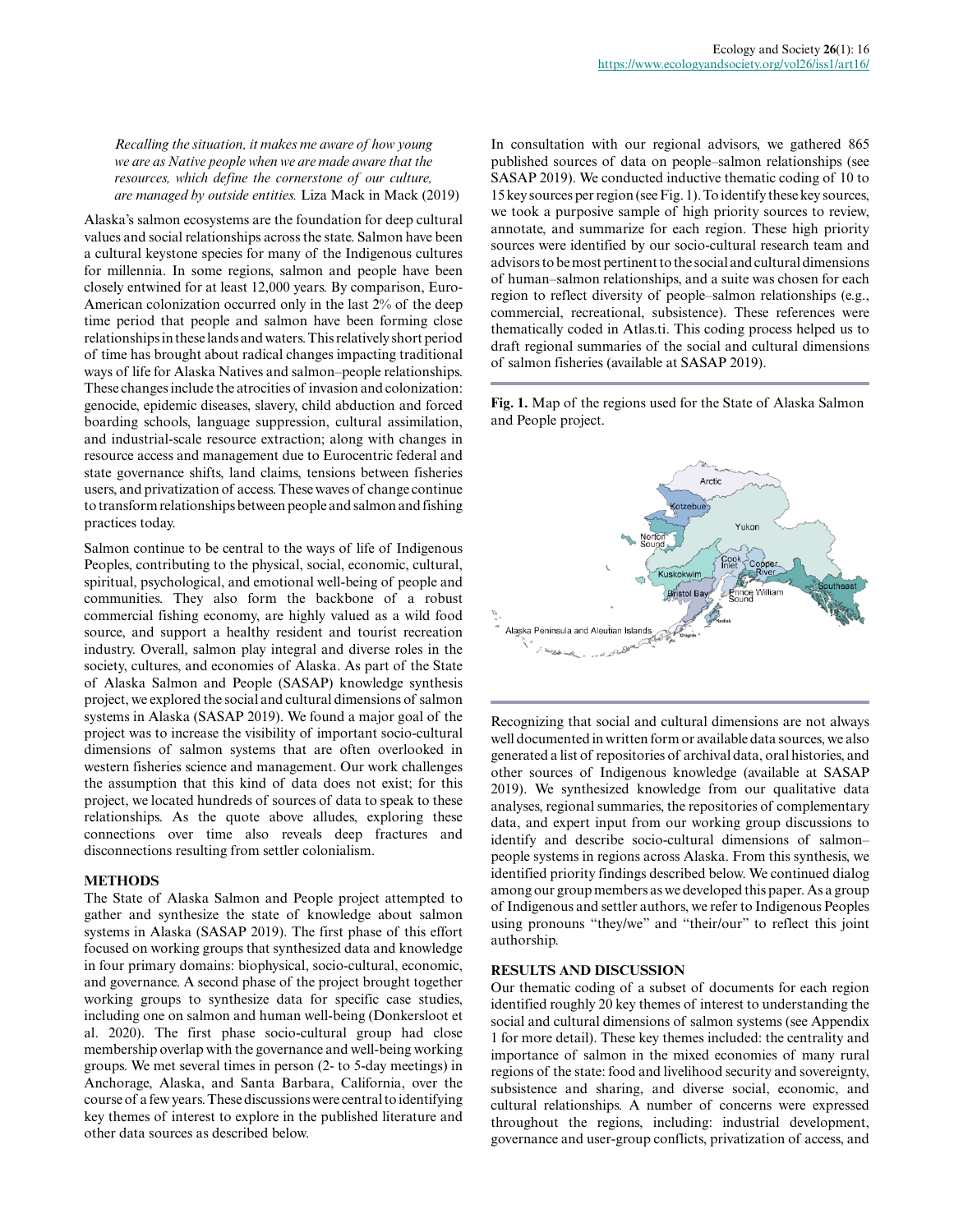shifts in abundance and price. Continued dialog on these themes over the course of several years of the State of Alaska Salmon and People project revealed that two core themes are of central importance; but, they are not well-known or acknowledged outside of Indigenous communities and the social science disciplines that work closely with these communities. These two themes are: (1) the deep relationships and long-term stewardship between Indigenous Peoples and salmon and (2) the pronounced inequities of contemporary salmon–people systems.

Salmon and Indigenous Peoples have been inextricably linked across the lands now called Alaska since time immemorial. Indigenous cultures have origin stories that center on salmon and salmon people. Ancient stories provide teaching through salmon and salmon–people relationships. Current practices draw on deep knowledge to teach younger generations proper ways of being. In our review, we also uncovered inequities and socio-cultural disconnects in these long-term relationships in Alaska's salmon systems; these are particularly evident in the criminalization and regulation of traditional fishing ways of life and the dramatic loss of Indigenous commercial fishing rights. The loss, through time, of fish camps and legal battles over traditional hunting and fishing rights have caused profound and ongoing hardship and stress between traditional practices and resource management systems. Statewide, commercial fishing rights have shifted toward urban, nonAlaskan, nonIndigenous residents, and as a result, many rural and Indigenous youth struggle to gain access to fishing livelihoods, leaving some traditional fishing communities in a precarious sustainability crisis. The following sections further expand on these themes based on the synthesis of the document analyses, data repositories, and working group conversations.

#### **Deep Relations between Indigenous Peoples and Salmon**

*Alaska Natives have a deep relationship with Salmon, dating back 10,000 plus years. Stories from our parents, Elders, and Ancestors resound with stories of Salmon– people relationships and reciprocities; from songs sung to greet the arrival of Salmon on the Yukon River to strict rules regarding appropriate behavior to ensure the Salmon would return on the Copper River. Each year the Salmon returned. This timeless relationship wove itself into deep connections predicated on spirituality, respect, and reciprocity. Indeed this relationship did and continues to exist between humans and the land, animals, water, and other nonhuman relatives as well.* Justin and Black (2019).

The earliest peoples to live in the lands that are now called Alaska lived in relationship with salmon. In the Interior region of Alaska, these relationships have been documented in the archaeological record back to 11,500 years ago in the Upward River Sun site on the Tanana River (Halffman et al. 2015, Potter et al. 2017). Indeed, across Alaska, where people and salmon occur together, cultures developed in relation to salmon. Indigenous knowledge and stewardship values and practices have sustained salmon and people in Alaska for millennia. Across the worldviews and practices of the Indigenous Peoples were/are shared principles. As Langdon (2019) states:

*First, all entities have spiritual essences (personhood) that are fundamentally similar to those of humans and that those spiritual essences are attentive, sentient, volitional and require respectful treatment. Second,*

*human beings have moral and existential obligations to maintain respectful relations with living and other beings on whom they depend in order for those forms to continue to give themselves to humans for the survival and wellness of both. Third, the spirits of living forms, including humans, upon death pass into another dimension and from there return to the living world through rebirth. This process is referred to as "cosmological cycling" and is dependent on human actions, ritual and otherwise, for the continuity of existence (Fienup-Riordan 1983:189). Human beliefs and behaviors have been codified and passed on through mythic charters/covenants, spiritually informed ritual practices and liturgical forms handed down from generation to generation. While spiritually informed and motivated, Indigenous Alaskans closely observed salmon comings and goings, built complex understandings of salmon behavior, requirements, habitats and life cycles and mobilized the accumulated empirical knowledge to utilize and sustain salmon populations. They also created social systems and rules to regulate access, distribution, and ensure non-wasteful use of salmon.*

Here, we present accounts of the Tlingit, Ahtna, and Central Yup'ik, demonstrating the governance of relationships between Alaska's first people and salmon. These cultural groups were explored in the governance working group of the State of Alaska People and Salmon project (Langdon 2019); Elders from these cultural groups were closely engaged in our larger project and previous research (e.g., Langdon 2006*a*, *b*). Importantly, coauthor Elder Wilson Justin cautions us to understand these depictions as incomplete and the importance of historical context. The Ahtna and all Indigenous Peoples in Alaska share a history of violent and assimilative colonialism. "You can't be Athabascan in 2020 without recognizing the last 150 years. What happened in those dark times is part of being here now." He summarized some of his thoughts, explaining the difficulty of reviewing and approving depictions of Ahtna Peoples and systems.

*The Ahtna that was in place during the 50 to 100 years of epidemics had gone through fundamental changes from its original form. Boundaries shifted dramatically, and the population shrunk to a fraction. The Ahtna at the time of contact with U.S. was still in the process of recovery and was faced with the issue of rebuilding a fallen population. Regaining its former status meant establishing governance, boundaries, and language. All were badly impacted and in some cases nearing extinction. Again, the only sources of this parallel universe of the Ahtna were in Stories and Potlatches, which were in the original high language and were contested on an immediate basis upon contact by first military, then traders, then missionaries.*

*The rewriting of history in verbal legend was extensive. For instance during the Medicine Man Wars, which was an earth-shattering event in Ahtna history,* Batzulnetas *was a training place for fighting Ahtna men, but no trace of that history is found today.*

*Research, although limited, gives us anchor in terms of time but is silent on events. Example again: the Medicine Man wars, which culminated in Ahtna having to bring in*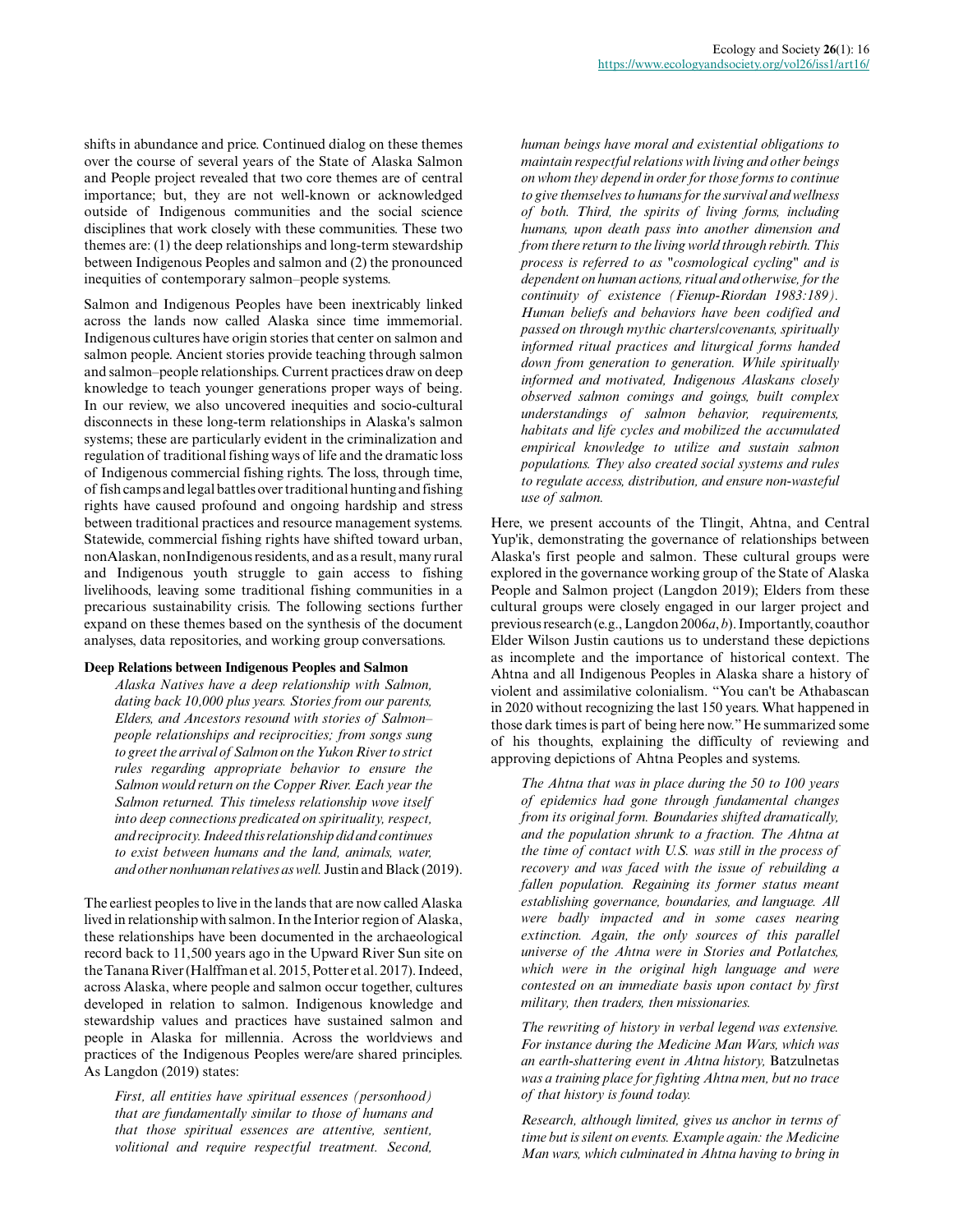*mercenaries for the last battles, are said to have lasted 30 years in eastern Ahtna, but is relatively unheard in central Ahtna, but is spoken in western Ahtna as a distant event. The two sisters story is another example. Three sisters in Chitna/Nabesna. Two sisters in other Clans and in general tied to the end of Ahtna presence in Cook Inlet or a major event in Lower Salcha.*

*In other words, agreeing to having been here a great length of time is easy. Antiquity is common to our Traditions. What happened from 1750 to 1950 is a whole different universe. That was what intrigued me since what was whispered in my youth had very little bearing on most of the common story telling. In essence, what was left out was governance and structure. Or as the military would say, flag planting.* Wilson Justin, Chistochina, August 2020

Taking this into consideration, we present these accounts (Text Boxes 1–3) as a western representation of a limited gathering of oral histories and archaeological study of the deep time we reference. We share these not as a definite history of diverse Alaska Native groups, but rather to help document and make visible the depth of salmon governance developed over millennia. Between antiquity and today, many assaults have been waged against Indigenous Peoples and Tribal sovereignty to live selfdetermined lives and govern in Indigenous ways. It is this decisionmaking power and process—how groups of people come together in what ways, for what reasons, in what places, and at what times —that Wilson Justin directs us to consider in our dialogs. As an Elder and intellectual guide in our process, he puts emphasis on a key goal moving forward: to recapture the Indigenous ability to make decisions according to Indigenous governance systems, not those of settler colonial states. Indigenous governance systems are largely invisible in the western institutions of fisheries science, education, and management in Alaska today, and as a result, are almost completely unknown to nonIndigenous peoples and most decision makers setting policy for people–fish relations. This lack of awareness and respect for Indigenous stewardship (and sovereignty) and cultural pluralism with regard to salmon cause deep conflict, stress, and hardship—as we discuss in the following section.

Across Indigenous cultures of Alaska, there is a foundational importance of spirituality, respectful and reciprocal relationships between people and other beings, and active management of ecosystems (Fig. 2). We see similarity across Indigenous cultures of Alaska who view salmon as nonhuman kin who return to give themselves to people. If not harvested, or if not treated well once harvested, they may be offended and not return. We see governance systems based on respect, reciprocity, and distributional equity. We see Indigenous stewardship systems that actively manage salmon, other beings, habitats, and larger ecosystems. These systems employ territorial control, innovative and sustainable harvesting, sex-selective harvesting, habitat management, predator control, stock enhancement, temporal management, among many other dimensions. The importance of proper spiritual, human, and animal relations was and continues to be a common thread across all Indigenous cultures of Alaska, along with the stewardship practices that sustain lands and waters across the diverse ecosystems of the state.

**Fig. 2.** Shannon Hardy and Jessica Black cutting *Łuk Choo* on the Yukon River, 2017. Photo credit: Michael Hardy.



Ideas about stewardship and social relations with salmon changed radically with Russian and Euro-American invasion and colonization beginning in the 18th century. As Langdon (2019) describes:

*These settlers brought with them a worldview grounded in the Biblical account of existence with humans as the chosen life form "made in the image of God" endowed by the creator with a spirit (soul) that would pass on to another existence and not return to this world. Further, other living forms did not have spirits like human souls and were to be used by human beings for their purposes. No relationship of a spiritual nature is posited in the Biblical worldview between humans and other living entities. The Biblical worldview is linear—life begins at birth, proceeds on a trajectory of existence, and ends with death. There is no spirit of the life form that will return to earthly existence through rebirth. The presence of fish and animal populations does not depend on human relations with those organisms in the Biblical worldview.*

The concepts used today in U.S. and Alaska fisheries management, like tragedy of the commons and maximum sustained yield, are based on these Eurocentric worldviews and the separation and domination of humans over other species. These concepts are offensive to many Indigenous worldviews, as Ahtna Elder and coauthor Wilson Justin explains:

*We're all familiar with how, in English, things get broken into specific aspects of activities and defined by activities. You go to play a hockey game and you know what it's all about. Hockey game has rules. You don't play hockey in a basketball game. Doesn't work like that in Athabascan. It's all one game. It's all one resource. It's all one creation, and it's all one set of responsibility. So you have to learn not only how to accommodate salmon and river streams, you have to consider yourself a part of the salmon world. Not the other way where the salmon is a part of your entitlement for catch. You're intruding into salmon realm, and when you intrude into salmon realm, you have to give fair and just accounting of yourself. You do that with*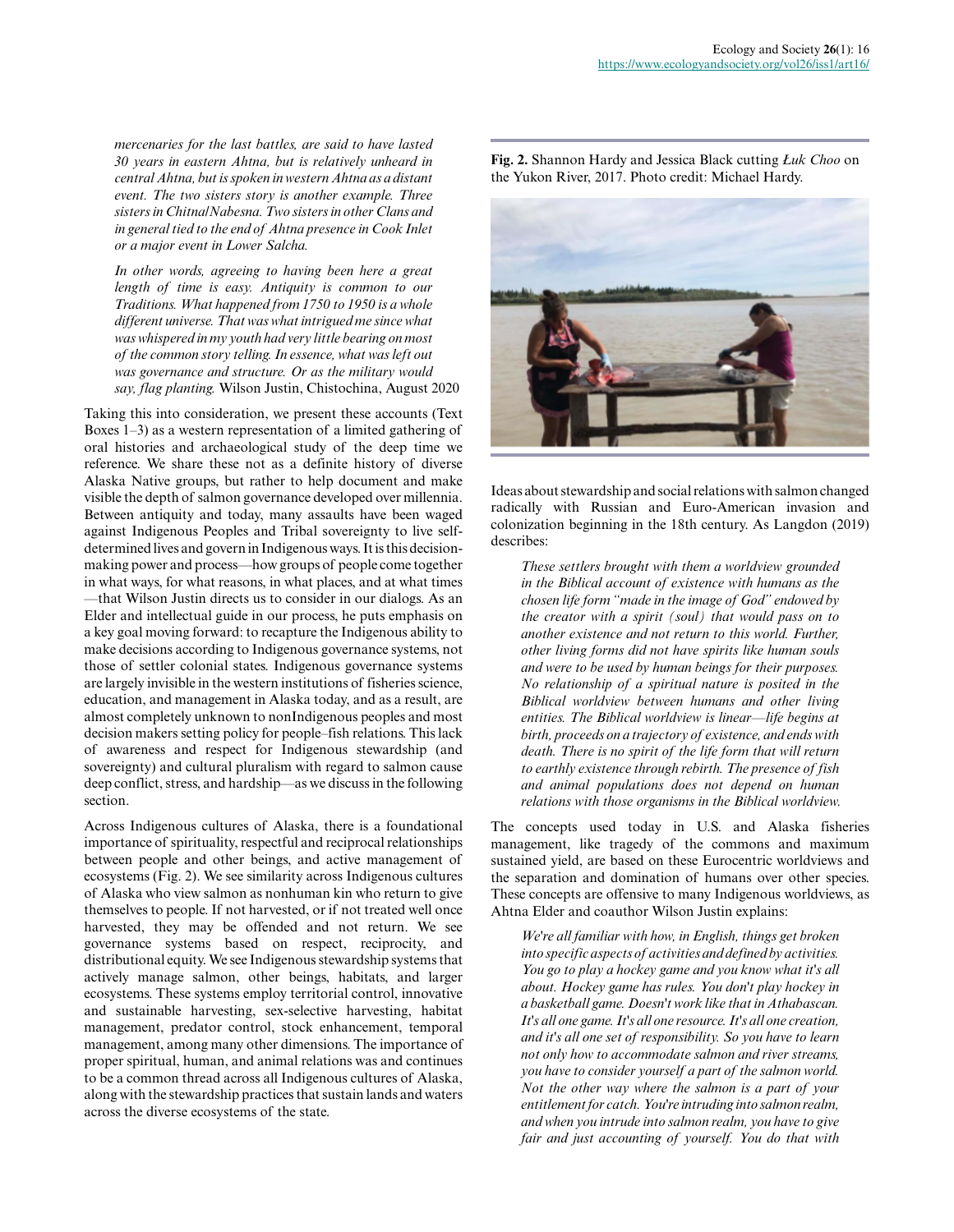*ceremony of prayers and songs. And then it goes another step further. You go caribou hunting. Well, there is no difference between hunting caribou and catching salmon. You still have to account to the caribou; you're still intruding in their world. Okay you go one step further, let's do sheep. Well there's no difference between sheep, caribou, and salmon. You're still assigned the responsibility of accounting for your intrusion into that world. Now that's extraordinarily easy to speak to in Athabascan, and I've found it extraordinarily, virtually impossible to speak to in English, in the western world.*

*Just think of this term "sustained yield." {laughing} In Indian, that would translate to, say into salmon, "You owe me your life, so get up here right now and die." That's the way it would translate in Athabascan from English, the sustained yield concept. That's why you never hear me say sustained yield—you just can't do that. The salmon, you're intruding in the salmon's world. So, it would be so offensive in our way that if you spoke like that they would run you out of camp until you go back to where you come from. That would be enough for the traditional marriages to be broken up and separated, which is almost impossible to do. So that's the level of offense you're looking at when you use these doggone terms like sustained yield.* Wilson Justin, interview, Anchorage, Alaska, USA, September 2019

Radical changes since Russian and Euro-American colonization have impacted traditional ways of life and salmon–people relationships, ranging from violence and assimilation (e.g., disease, slavery, boarding schools, resource extraction) to changes in resource access and management (e.g., federal and state governance shifts, land claims, tensions between fisheries users, privatization of access). Although these waves of change continue to transform relationships between people and salmon and fishing practices today, Indigenous Peoples across Alaska maintain their/ our knowledge and stewardship systems and their/our cultures, many focused around salmon. However, our review also revealed distinct and deep inequities in salmon–people systems that threaten these traditional salmon ways of life.

#### *The Tlingit–Salmon Relationship (Author: Steve Langdon)*

The Tlingit are the Indigenous occupants of the northwestern shores and islands of North America from the Bering River to Dixon Entrance. Archeological and linguistic evidence indicates that Tlingit ancestors were present from at least 6000 years ago (Langdon 2014). Tlingit society was/is organized into approximately 15 socio-geographic units, referred to as kwaans. Kwaans in turn were/are composed of core clans who owned lands and resource territories within the kwaan and cooccupied winter villages in the kwaans, residing in substantial wood plank houses. Clans were/are organized into two divisions (moieties)—Raven and Eagle/Wolf—and social rules banned intermarriage within a clan or moiety so that persons were required to marry a person of another clan and in the opposite moiety. This social and moral rule set in motion a series of exchanges between the clans that can be referred to as "obligatory reciprocity."

Tlingit society had/has exceptionally strong property concepts. Clans were corporate units in that they owned both tangible and intangible property. Clan leaders (*sha da hunee*) were/are trustees who coordinate social relations, and were/are responsible for maintaining the corporate trust and passing it on to descendants. Special relations with places were/are memorialized in *at.oow* objects, stories, dances, crests—that represent the clan history and claims to the location, territory, or resource. Salmon stream ownership was one of the most important forms of property held by clans. Salmon streams were under the control of stream chiefs (*heen saati*) who exercised governance by determining who had access, harvest timing, technology, and location of harvests. In general, other Tlingit respected clan claims to streams, but if they were violated, Tlingit would use violence to protect their claims.

Salmon were/are the most important resource for the Tlingit. Tlingit relations with salmon combined spiritual understandings and perceptions with pragmatic empirical engagement, knowledge acquisition, and practical intervention. The spiritual underpinnings of the Tlingit relation with salmon are conveyed in the mythic charter/covenant now referred to as the Salmon Boy story. According to the account, a young boy was taken by the Salmon People to their village underwater following his insult to a piece of dried salmon he was offered as food. The boy saw that under their skins, salmon were people and was taught many things by the Salmon leader about how humans must treat salmon with respect in various ways so that salmon could travel back from the ocean to their spawning streams. After several years, he returned with the Salmon people and was captured by his father. After his transformation back to human form, he told his family and relatives what he learned from the Salmon people about how they were to be treated so that they could return and be reborn. These teachings were passed down through the generations and, as a charter/covenant, provide the prisms through which Tlingit experience and relate to salmon and the prescriptions for how salmon are to be treated with respect.

Respect for salmon was/is shown by Tlingit in numerous ways, including crying out a greeting to them as they jump out of the water when approaching a stream, singing and dancing for them as they enter the streams, carefully handling them as they are harvested and processed, and releasing their spirit so it can return to their underwater home and be reborn (Langdon 2006*b*). In the realm of human social activities, salmon were/are honored as clan crest symbols, by creating beautiful images of them on blankets, hats, boxes, screens, and totem poles and by giving humans names based on salmon characteristics. They were/are to be spoken of and to with respect and never insulted or abused.

Archeological evidence shows that Tlingit began building intertidal fishing structures to capture salmon over 5000 years ago (Smith 2011). This evidence is most abundant in southern southeast Alaska where remains of intertidal fishing structures are found at the mouths of many streams, peaking in abundance around 2000 years ago (Smith 2011). Approximately 1000 years ago, the Tlingit developed an intertidal salmon fishing technology of semicircular tidal traps that allowed salmon to ascend to their spawning grounds on each high tide and only captured those that backed out on the ebb tide (Langdon 2006*a*). This innovation is termed "tidal pulse fishing" (Langdon 2006*a*).

A number of governance practices were developed by the Tlingit to sustain salmon. Informed by the Salmon Boy account, Tlingit developed the concept of *ish*, a deep hole in a stream where salmon congregate to rest as they proceed up a stream to their spawning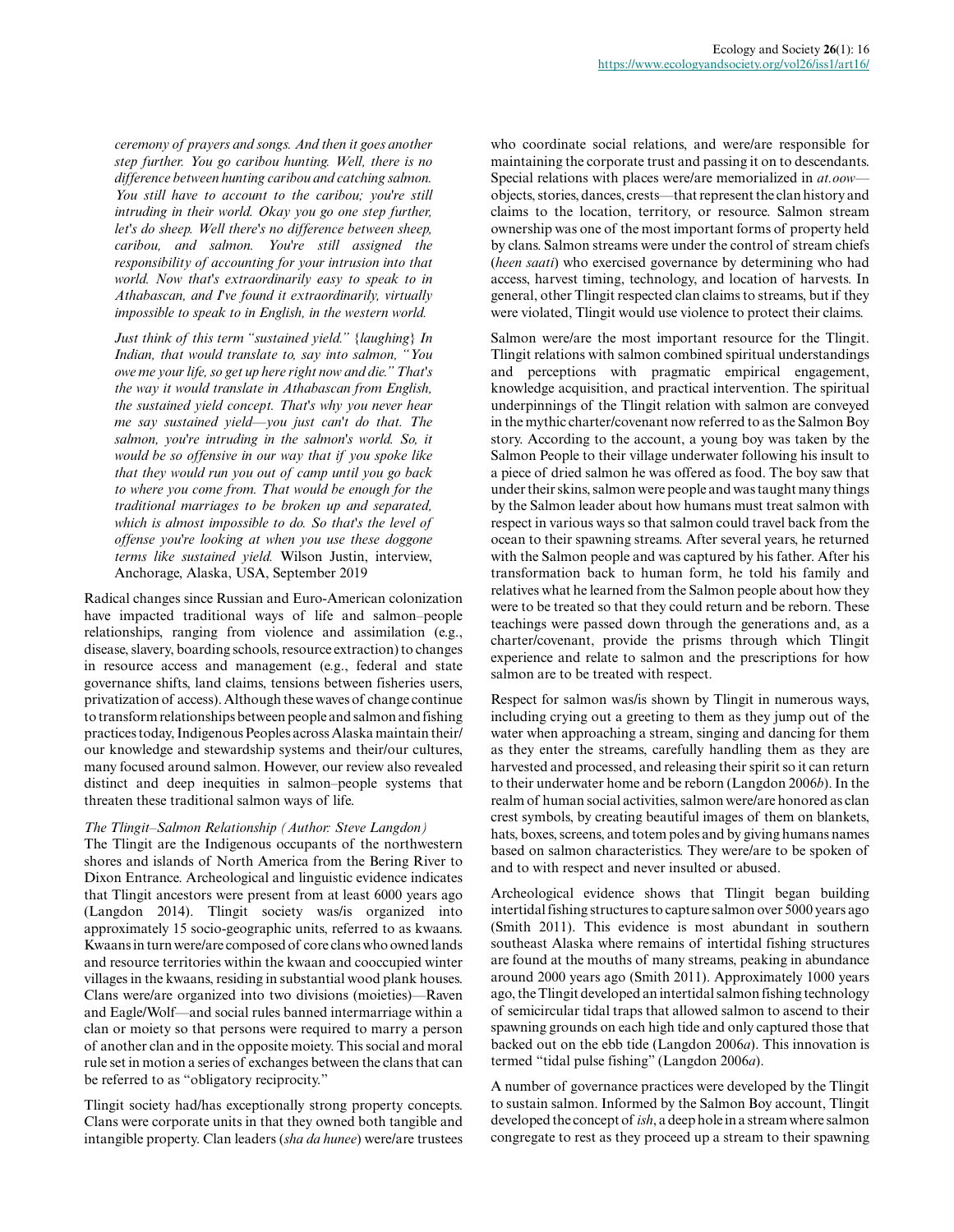grounds. The *ish* was used as an index of return adequacy—the *heen sati* required that it be filled with salmon before harvests would be allowed below the *ish* in the intertidal area or in the stream (Langdon 2006*b*). Tlingit were/are enjoined to take only what they needed, to not waste any portion of the salmon, and to store them safely so they do not spoil (Langdon 2006*b*).

The Tlingit harvested/harvest selectively by sex. Historically, they took mostly males, in a ratio of 3 to 1 (Langdon 2006*b*). The *heen sati* monitored the stream and removed fallen rock, excess brush, or tree debris that blocked the upstream movement of salmon. When beaver dams blocked sockeye salmon access to their spawning locations, the *heen sati* had the dams taken out (Langdon 2006*b*). Tlingit viewed Dolly Varden trout (*Salvelinus malma*) and certain birds as endangering salmon egg deposition and outmigration and limited their numbers to control excessive depredations on young salmon. In streams where salmon runs had decreased or had been blocked for some time by slides, Tlingit transplanted salmon in various ways to replenish the streams (Langdon 2006*b*). This was done by bringing male and female salmon from other stream systems and releasing them at the stream mouth or, in the case of sockeye salmon, at the lake outlet (Langdon 2006*b*). In at least one case, this procedure was used in an attempt to establish a late chum run in a system in order for the clan to have access to salmon later in the year when they had time to process them (Thornton et al. 2015). The governance system of salmon engagement developed by the Tlingit was successful in sustaining highly productive systems for thousands of years. The system can be characterized by the term "relational sustainability"—through spiritually inspired prescriptions and actions, Tlingit maintained existence, as they knew it.

# *The Ahtna–Salmon Relationship (Written and reviewed by Steve Langdon and Wilson Justin (Ahtna))*

The Ahtna live in the Copper River valley above Miles Lake to its headwaters and in the upper Susitna valley to the west. The Copper River has numerous tributaries that support runs of king, sockeye, and silver salmon, including the Chitina, Tonsina, Tazlina, Klutina, Gulkana, Slana, Mentasta, and Tanada. Ahtna used/use all of these rivers to acquire salmon. Salmon were the primary food resource used by the Ahtna, who processed thousands of fish in the summer for food in the winter.

Recent archeological research has determined that human populations occupied the shoreline of Lake Atna approximately 10,000 years ago (Reinghaus and Biddle 2018). Indicative archeological items demonstrate Ahtna have been present in the Copper River valley for about 5000 years (Potter 2008). Most Ahtna followed an annual cycle in which they lived in villages near the Copper River in summer, where they put up salmon, traveled up the river valleys to hunt caribou, moose, and sheep in the fall, and returned to their villages with their harvests for the winter months. Ahtna society consisted of lower, middle, upper, and interior or western divisions. The first three reference their position in the Copper River, while the latter division occupied lands in the upper Susitna River valley. Ahtna were/are born into one of eight matrilineal clans that were/are positioned in two moieties—Raven and Seagull. Individuals were required to marry a person from a clan from the other moiety. Long-term interclan marital ties were characteristic, as they established and maintained critical relations necessary for the conduct of potlatch

ceremonies, key events in sustaining the continuity and governance of Ahtna society. Social units, called tribes or bands, consisted of a primary clan that was considered the owner of the territory and those who married into it. Early European-American explorers and prospectors in the region observed that tribal territory and boundaries were well-known, and other tribes could not enter without permission or invitation for "if they did, it meant war" (Simeone 2018:31). Current elder leader Wilson Justin views clan territories as multidimensional spaces consisting of people, animals, plants, earth, water, and air—it is a landscape lived in and with, where "exclusive use and jurisdiction [has been exercised] over many, many, many, thousands of years" (Simeone 2018:31). Governance of Ahtna society was conducted through the authority of *denae* and *kaskae. Denae* were clan headmen who were the highest-ranking person of the local clan and presided over the larger villages. *Denae* controlled distinct territories and made decisions about the use of an area and its resources (Simeone 2018:101). *Kaskae* were below the *denae* and presided over smaller villages. There were seventeen Ahtna *denae*, with titles designating the locations of their jurisdiction (Simeone 2018:100).

Ahtna viewed/view animals and fish as spiritual forms who gave/ give themselves to humans, were/are controlled by powerful spiritual beings, and with whom relations were/are governed by an elaborate system of rules and proscriptions called *'engii*, a term that is synonymous with power (Simeone et al. 2007:83). Mythic charters established compacts specifying how the reciprocal relationship between animals and humans was to be conducted and authorizing certain forms of human use subject to conditions of appropriate action. The *'engii* for salmon was codified in an account of a young boy, *Bac'its'aadi*, who disappears from a salmon cache and later returns in the river the next year as a small king salmon. When he is taken by his relatives, the "boy…tells them the story about living with the fish and what they don't like and what they do like" (Simeone 2018:74). His teachings are the foundation for the salmon *'engii* that emphasize respectful treatment as the basis for the return of salmon "only to those who work on them carefully" (Simeone 2018:75).

Governance of the relationship between people and salmon depended on teaching young people how to think and behave. Young people were taught the mythic charters and their significance, were required to observe and learn how to behave in general and in regard to salmon specifically, what were the appropriate behaviors that must be carried out to show respect to salmon. Particularly significant were learning the crucial behaviors, welcoming songs and dances that were to be conducted on the arrival of the salmon each year (Justin 2018, *personal communication*). Successful engagement with salmon required that all Ahtna participants must act in appropriate ways. Elders observed the behaviors of young people, and only when they had demonstrated a full comprehension of the teachings and conducted themselves in appropriate ways without guidance, were they considered "citizens," meaningfully empowered members of the clan able and required to fully participate (Justin 2017, *personal communication*).

Ahtna governance of salmon and relations with salmon involve a number of elements. Constant acquisition of observations about salmon and environment was ongoing. The information acquired was shared and recorded in detailed accounts of long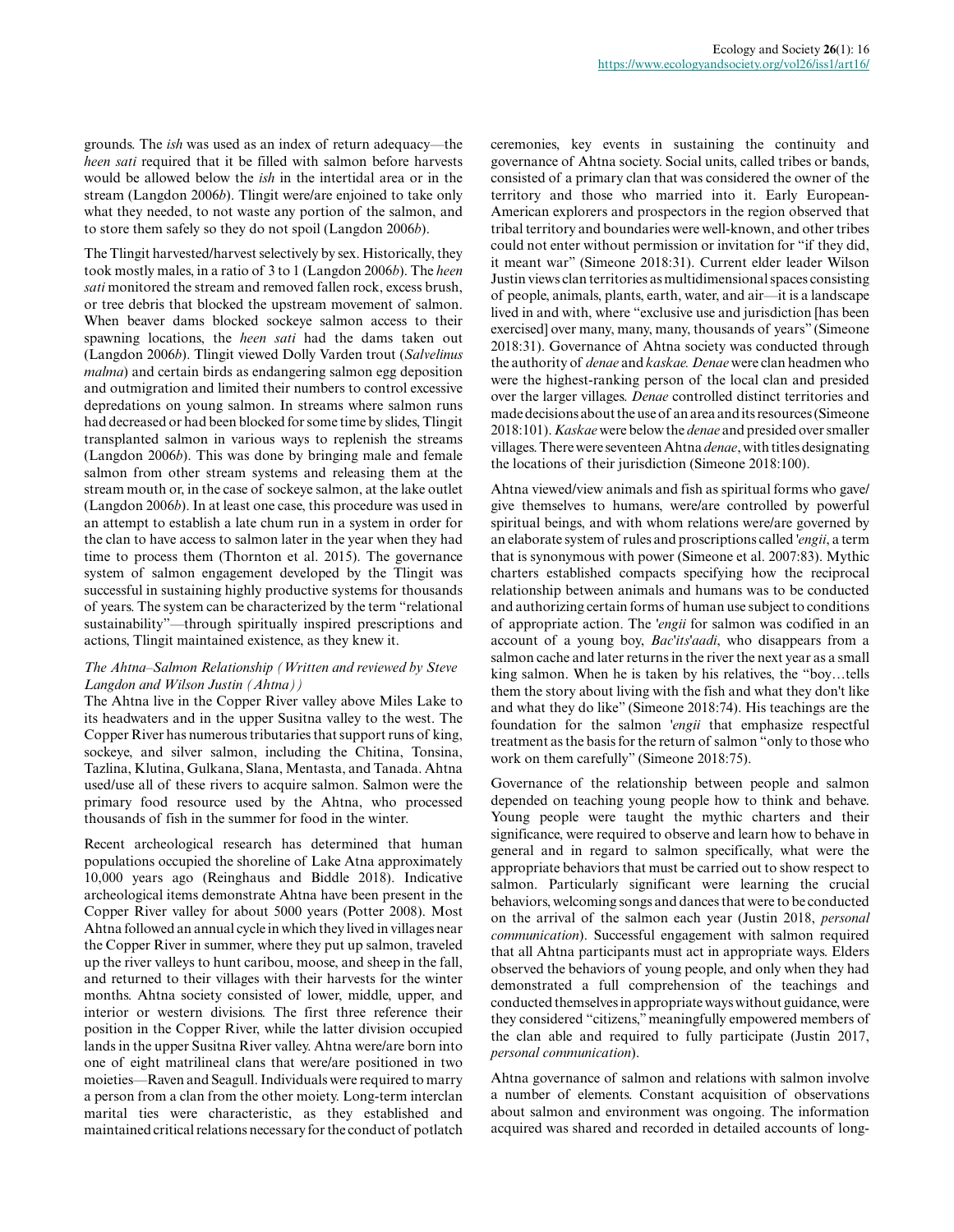term changes to salmon runs found in Ahtna oral traditions (Simeone and McCall 2007). Ahtna understood/understand the salmon life cycle, as they observed it and had seven terms for different stages from eggs in redds to spawning stage and death (Simeone 2018:75). Terminologies identified all five species of salmon as well as varieties of species, such as the large sockeye originally returning to Tanada Creek and harvested at *Natelde* (also known as *Batzulnetas*), an important fishing site in the upper Ahtna territory.

Most Ahtna salmon harvests took place on the Copper River proper, from the shore or fishing platforms using dipnets (Simeone 2018:57). Only a few locations in the smaller shallower tributaries in the northern area were suitable for weirs and basket traps. Ahtna throughout the Copper River preferred males over females because they were "larger and fatter" (Simeone and Kari 2002:168). Of the 88 documented traditional Ahtna salmon fishing locations in the Copper River system, 17 of them belonged to specific *denae* (Simeone 2018).

Approximately a month before the expected arrival of salmon at *Batzulnetas*, men of the local group would travel the course of Tanada Creek and tributaries to Tanada Lake where sockeye were known to spawn and remove any beaver dams they found (Justin 2018, pers. comm.). At *Batzulnetas*, the spiritual welcoming of the return of the salmon would be undertaken as a moral obligation conducted by the *kaskae*. During the period of waiting for the arrival of salmon, loud noises were prohibited, speaking softly was required, no entry into water was allowed, people moved slowly and with limited motion, and rounds of sweat bath cleansing and purification were undertaken (Justin 2017, *personal communication*). Ahtna believed that "salmon return to their natal streams to give themselves for harvest…if the fish are not used, they will not return to their natal streams" (Simeone and McCall 2007:40).

When the first salmon appeared, people wore special clothing as they performed welcoming songs and dances that were to be conducted on the arrival of the salmon each year (Justin 2018, *personal communication*). Following these ceremonies, the conduct of salmon harvest was placed under the direction of a "salmon boss," who would be given the authority and responsibility by the *denae* to ensure social obligations were met and that all eligible fishing parties had a spot. Harvest supervision included timing on placement of the weir, overseeing the basket traps to ensure they were emptied and that no wastage occurred, monitoring harvest levels and deciding when to open the weir to allow the salmon to ascend to the lake (Simeone 2018:109). Ahtna were enjoined to take only what was necessary and had target goals, measured in bales of fish, that were adjusted based on need and environmental conditions (Simeone and Kari 2002:169). Ahtna salmon governance was designed to serve the entire tribe through providing access, sharing, exchanging, and bartering and to seek equity by avoiding greed and hoarding (Justin 2018, *personal communication*).

The *denae* periodically decided that certain streams should or should not be fished in a given season. This was done because the run was limited and could not support a family, the previous cycle run had been very low, or environmental factors were not favorable (Justin 2018, *personal communication*). For example, there was a small stream with a limited king salmon run on the east side of the Copper River above Chistochina that people were rarely allowed to obtain fish from unless authorized. Ahtna governance of salmon and people through spiritual obligations, empirically grounded observations, and highly developed controls over fishing sites and fishing practices—under the leadership of well-respected leaders—was successful in sustaining the salmon runs and their use by Ahtna people for thousands of years.

# *The Central Yup'ik—Salmon Relationship (Written and reviewed by Steve Langdon and Mike Williams (Yup'ik))*

The Central Yup'ik were the most numerous of Indigenous Alaskans at the time of contact (Langdon 2014). They occupied the region from the Nushagak River in Bristol Bay north and west to the coast of Norton Sound. In addition, Central Yup'ik populations were established in villages over 100 miles up the Kuskokwim and Yukon River. For Central Yup'ik living on the primary rivers of the region—Nushgak, Togiak, Kanektok, Kuskokwim and Yukon—salmon were/are primary resources. In Bristol Bay, sockeye salmon were the most important species, whereas on the Kuskokwim and Yukon, king, chum, and to a lesser extent, coho salmon were the most important. Marine mammals on the coast and terrestrial mammals upriver were significant additional resources where they were available.

Limited archeological evidence from the Bering Sea coast indicates that Central Yup'ik peoples were likely to have been present in the coastal area of the region about 4000 years ago, gradually expanding south and east up the main rivers and into Bristol Bay (van Stone 1967). Central Yup'ik society was organized on a village and local group basis, with approximately 14 local group units identified by the suffix miut ("people of") being found in the region. Each local group consisted of several intermarrying and ceremoniously interacting villages; typically, a pair of villages participated in reciprocal hosting of ceremonies at which the other village would be the invited guests. Local groups and their component villages had well-established territories for fishing, hunting, and gathering activities. Boundaries of the local group territories were well known, respected, and protected. Extended intermarrying families owned fishing sites and camps where they went each summer to catch and process salmon, returning in the fall to their villages. Salmon fishing was done primarily by set nets, dipnets, and traps. Each village had a ceremonial or men's house, *qasigiq*, where the adult men lived, while their wives and children had smaller separate dwellings that the husbands visited. In this ceremonial space, the Central Yup'ik conducted a range of social and spiritual ceremonies that were the lubricant and glue facilitating relations among humans and between humans and the spiritual world (Fienup-Riordan 1983, Meade and Fienup-Riordan 1996).

Central Yup'ik believe that all living and other forms have spirits that are sentient, attentive, communicative, and volitional. A central concept in organizing their understanding of existence is *Ella* (Kawagley 1995:15) or *Ellampiim yua*, translated as "Spirit of the Universe." This concept conveys the essential quality of awareness and the preferred state of harmony in the universe. The spiritual heads of fish and animal species determined/determine how the individual members of species would/will distribute or give themselves to different human populations depending on how they were treated. Salmon were/are under this general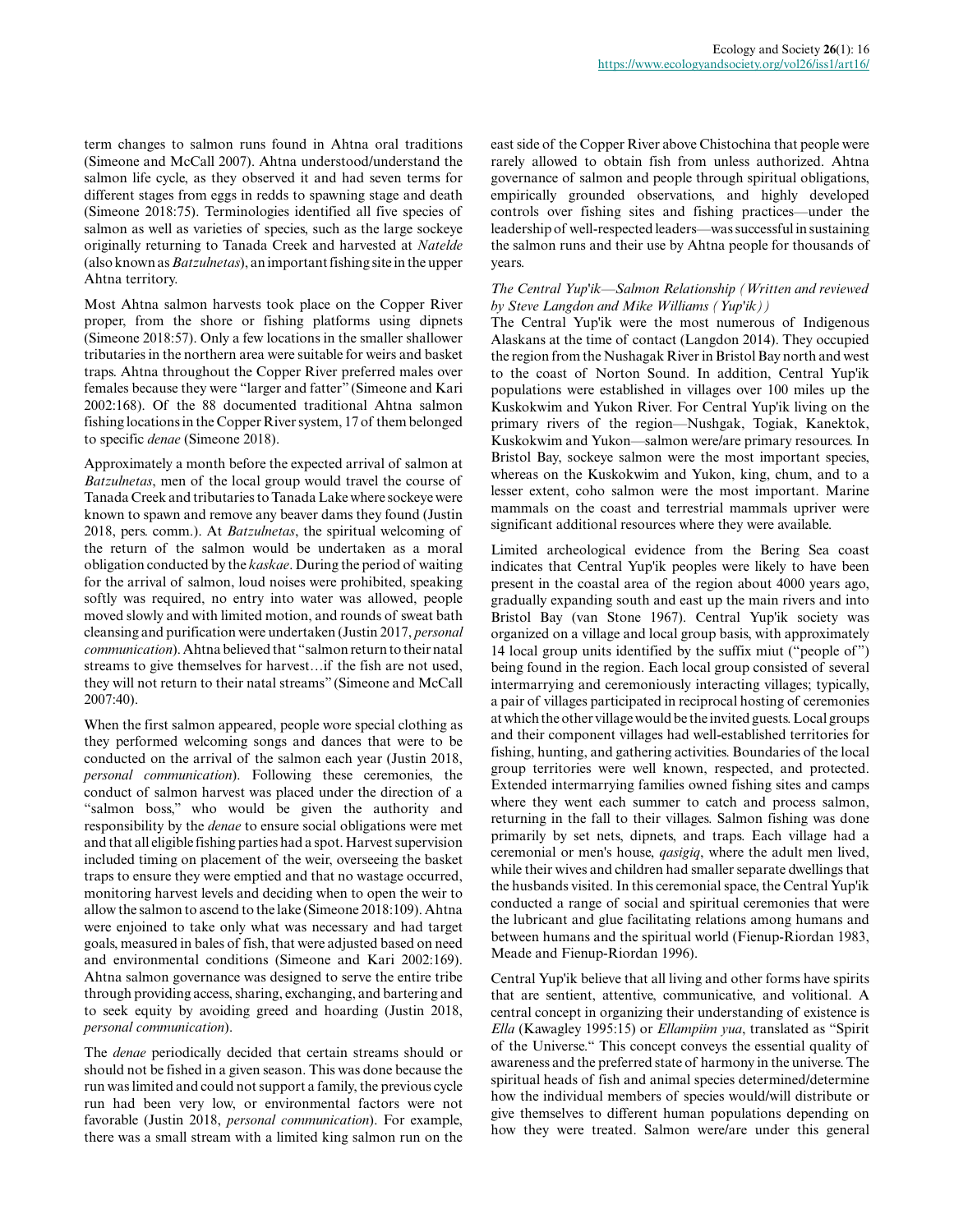framework of how species were/are to be treated. Central Yup'ik spiritual ceremonies were conducted under the direction of the *angalquk* (shaman) who had powers to communicate with spiritual forces of the fish and animals in the land of the dead. He designed and constructed masks based on his spiritual visions that he or others wore during the songs and dances the people performed during the"Season of the Drum" when many ceremonies occurred. Masks typically represented *Ella* as an oval form inside or around which were attached small images of fish and animals (Fienup-Riordan 1996). The masks were worn and performed during the dances and songs that were collectively conducted by the people of the community. The ceremonies were intended to honor and demonstrate interest to the spirits of the fish and animals "to insure the presence [and return] of the…animals that the people needed for survival" (Meade and Fienup-Riordan 1996:25). These activities were referred to as *agayu* or "our way of making prayer" (Fienup-Riordan 1996, Meade and Fienup-Riordan 1996). Central Yup'ik elders referred to the purposes of these prayers as "clearing the path" for the fish and animals to return (Meade and Fienup-Riordan 1996:29). Central Yup'ik believe that fish and animals presented themselves to people to be harvested and further that it was their moral obligation to take those that presented themselves (Fienup-Riordan 1990). Not to do so would be taken as an insult by fish and animals, who then would not return to those unwilling to harvest (Fienup-Riordan 1990). Furthermore, fish are observant and attendant to the capabilities of Central Yup'ik harvesters' abilities to provide respectful, clean, safe conditions for their processing and storage. These principles were/are taught to boys and girls with the admonition that failure to uphold them would result in the salmon not returning to give themselves to the people and the people would starve. Respectful taking was fundamental to the spiritual relationship between humans and other species.

For Central Yup'ik, the continuity of relations between themselves and salmon and respectful adherence to moral obligations they regarded as essential to their survival were collective responsibilities. Through these spiritual beliefs, ceremonial actions, and practices of careful, respectful use, the Central Yup'ik maintained relationships with salmon over thousands of years

# **Inequities in the Salmon–People System**

*Alaska Natives, despite their long-term relationship with salmon, have been largely left out of any decisions related to salmon management. This is unfortunate for the salmon, for salmon people, and for the State of Alaska, which depends on salmon as a pillar of the state economy. The forces of colonization have been hostile to Alaska Native people and have led to our current situation, where we find ourselves in a position where our deepest relationships and expressions of spirituality are at times severed by limited or zero openings to live our way of life through the timeless exercise of fishing for salmon...*

*Salmon play an important role today, as they always have, in the lives and cultural foundation of Alaska Native individuals, families, and peoples. Children are raised with salmon as a central presence, another relative, which one must care for, share with, and most of all, respect. This timeless relationship has created a strong*

*foundation, which until more recently children could depend on. Yet, the current management system, which has largely disenfranchised Alaska Native people, has resulted in egregious dispossession of fishing rights and ways of life. Generational knowledge, passed down from grandmas, grandpas, aunties, uncles, and parents are left in the shadows when there are no fish in the net or worse, no net in the river. Salmon give reason and meaning to life in a very foundational sense and teach children how to view the world from the lens of their cultural values.* Justin and Black (2019)

Inequities in the salmon–people system have emerged as a critical point of consideration looking back and looking forward in this review of social and cultural dimensions of salmon systems in Alaska. Pronounced inequities are evident in the relatively recent history of settler colonialism and industrial extraction. In current times, the criminalization of traditional hunting and fishing ways of life (often called subsistence in the Alaska context) and the dramatic loss of Indigenous and rural commercial fishing rights are two of the pressing inequities facing many regions throughout the state. Taken together, criminalization and dispossession have had a dramatic effect on the social, cultural, and economic wellbeing of Alaska's first salmon stewards. The governance of salmon in Alaska is complex and reviewed in Langdon (2019).

### *Criminalization of traditional ways of life*

In our State of Alaska Salmon and People project working group meetings, the life experiences of Indigenous team members that were shared revealed the deep pain caused by institutionalized racism and colonial Eurocentric worldviews. In the introduction to this paper, we hear Dr. Liza Mack (Unangax̂) tell the story of being a young girl hiding in the grass with her grandfather as a state enforcement plane flies overhead. Alaska Native Peoples learn from a young age that the very foundation of Indigenous culture and way of life is threatened by settler jurisdiction attempting to control access and limit self-determination. Indigenous working group members shared many personal stories like this one. Some related to the hardships caused by the Chinook salmon declines on the Kuskokwim and Yukon Rivers beginning in the late 1990s (see Schindler et al. 2013), the burden of conservation placed on subsistence over industrial fisheries, and the lack of power that Indigenous Peoples had over decision making and management. Coauthor Jonathan Samuelson, a young Yup'ik and Athabascan fisherman, discussed how hard the state regulatory subsistence fishing closures were to experience at fish camps along the Kuskokwim River.

*I feel like a criminal...I feel sick to my stomach. This is not right. We're just sitting here, and seeing the fish, watching them go by. Then my cousin finally comes [to fish camp] with all her kids. and they don't even get to learn…so we had this paradigm shift because I had heard stories like this from downriver and never knew actually how it made them feel.* Jonathan Samuelson, SASAP Well-being Working Group Meeting, Santa Barbara, California, USA, 2017

Alongside these stories of criminalization, participants in this project also shared stories of resistance. For example, the fishermen of the Kuskokwim River protested subsistence fishery closures by fishing openly as a deliberate act of resistance. In June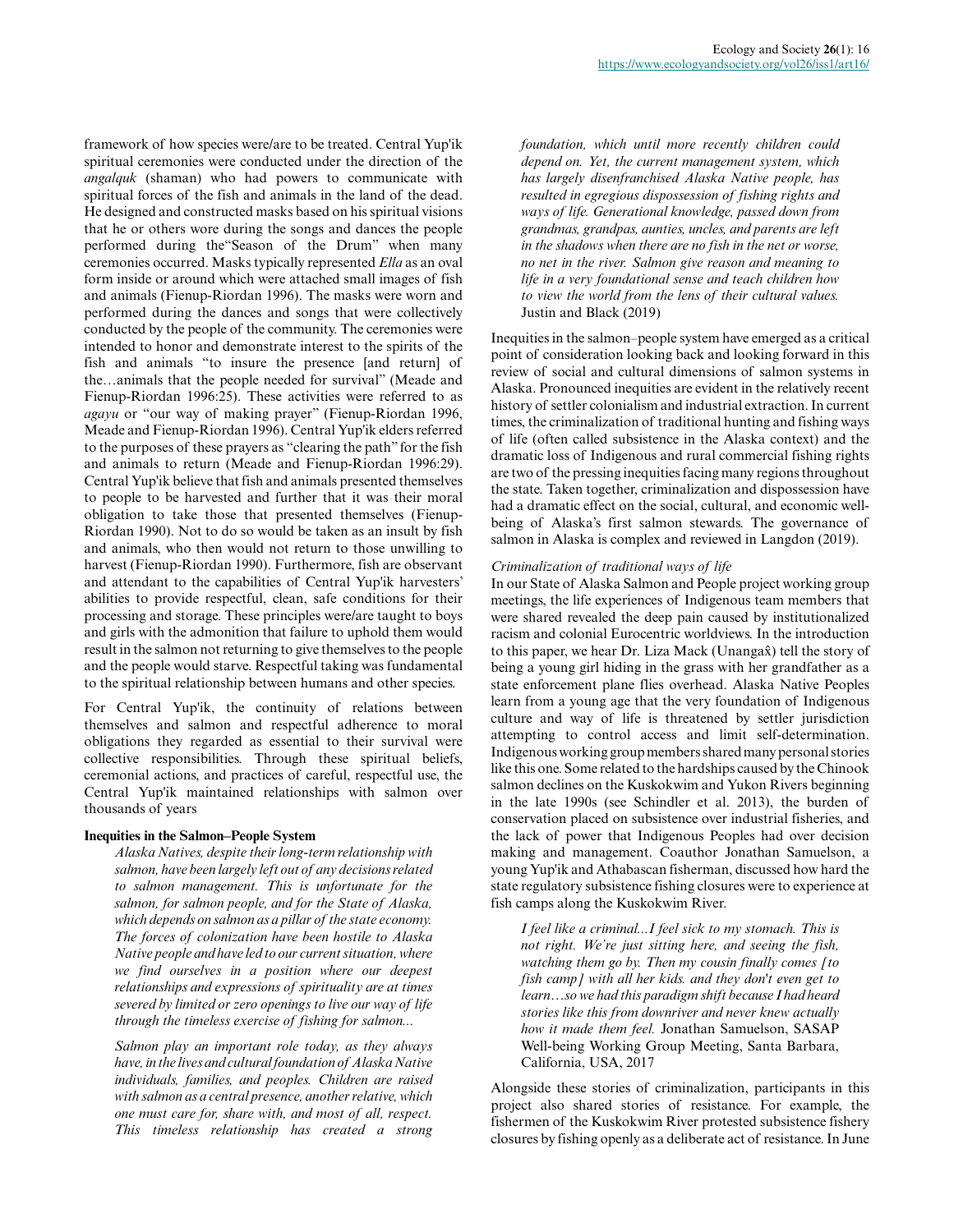2012, over 50 people were issued citations, with their nets being seized or cut (Stevens and Black 2019). These citations and the limitation of traditional practices have had deeply negative effects on individual and community well-being.

*These 55 fishermen (who were cited)… they're still going through the depression, the anxiety and still going through the healing process of 2012. And it's still hanging around our communities…there's got to be a way to avoid criminalization of our way of life…*

*…It hurts inside of how we were used to…we were taught to feed our families from the resources, but the state policy and the federal policy didn't allow us to do that. So in turn we see suicides, highest suicide rates in the nation, highest domestic violence and alcohol abuse and substance abuse.* Mike Williams, SASAP Well-being Working Group Meeting, Santa Barbara, California, USA, 2017

This action in 2012 in part prompted the unification of all of the Tribes of the Kuskokwim River to form the Kuskokwim River Inter-Tribal Fish Commission (KRITFC) (Brelsford 2019; KRITFC 2019). The Commission has a formal agreement with the U.S. Department of the Interior to comanage salmon resources of the Kuskokwim. In 2019, for example, the Commission, along with the U.S. Fish and Wildlife Service, advocated for increased conservation (less fishing). The State of Alaska did not support this proposal for higher escapement (less harvest) (see KRSM 2019). This example validates that the Indigenous Peoples of the Kuskokwim River use their/our comanagement responsibility to advocate for the long-term health of the salmon, not for short-term increased allocation. This is a demonstration of the need and desire for traditional stewardship principles to be applied to salmon management, especially in times of scarcity.

These stories are not limited to the Kuskokwim River region. Criminalization of traditional ways of life is prevalent among Indigenous communities of the Yukon River, along the Copper River, across the Kodiak Archipelago, within Bristol Bay, the Aleutians, and throughout the Southeast (see Stevens and Black 2019). With the criminalization of traditional Indigenous hunting and fishing practices come humiliation, anger, fear, desperation, shame, frustration, devastation, and coping attempts. The highly publicized case of former State Senator and Tlingit fisherman Albert Kookesh is one example of this. Senator Kookesh was given a citation for "overfishing" in 2009. Kookesh, a lawyer, wanted to highlight the injustices of state subsistence management in his region in Southeast Alaska that allowed only 15 fish per family per year.

*I didn't do it to break the law. I didn't do it to offend anybody. I did it to challenge that premise, 15 fish per family per year…that is one and a half fish a month, or less…Let me see any of you try and live the life of a whole salmon season, a whole winter on 15 fish. Especially if you have a family of ten or five…I wanted to challenge that forever…*

*The progress of an Alaska Native in Alaska can be measured by our success in the courts. Nobody ever gave us anything. We had to sue for it…I hope you can*

*understand as to why I challenged it. I thought that wasn't fair. I thought it was not right. I feel, being a senator and former representative of the house, that laws are going to continue to evolve in Alaska. Everything you all do, everything we all do collectively is going to help get us to a place where we want to be eventually, especially when it comes to our salmon. So, these kinds of cases aren't mean cases, they are trying to develop the law to where it should be.* Albert Kookesh, Salmon and Society Meeting, Anchorage, Alaska, USA, 2016

Senator Kookesh withstood personal and financial hardship over the course of 7 years of litigation (Kookesh 2016, *personal communication*). His story demonstrates the inequities (born of colonization, racism, and oppression) that are deeply embedded within the legal, social, cultural, political, and economic institutions of salmon science and management in Alaska today. Given how central salmon are to traditional ways of life, with a high percentage of households across the state relying on salmon subsistence fisheries (Fig. 3), resolving these tensions and traumas is paramount for the state to move toward a just and sustainable future.

**Fig. 3.** Percentage of households by community who harvest salmon for subsistence (Clark et al. 2018).



# *Dispossession of commercial fishing rights*

Another example of a fundamental inequity evident in our review of social and cultural dimensions of salmon systems in Alaska is the dramatic alienation of Alaska Native commercial fishing rights, threatening village sustainability and violating an international ethic of Indigenous peoples' self-determination and right to their cultural lifeways (United Nations 2007). Alaska is facing a growing problem of commercial fisheries access that obstructs the healthy succession of fishing as an economic and cultural mainstay across the state (e.g., Ringer et al. 2018). This is especially pronounced within Indigenous communities, highlighting the inequity. For example, the six Sugpiaq [Alutiiq] villages in the Kodiak Archipelago have reached a crisis, due to lost fisheries access and the cumulative impacts of restricted access management. Within just one generation, there has been a dramatic decline in access to salmon fishing livelihoods. There has been an 85% decrease in the number of young people with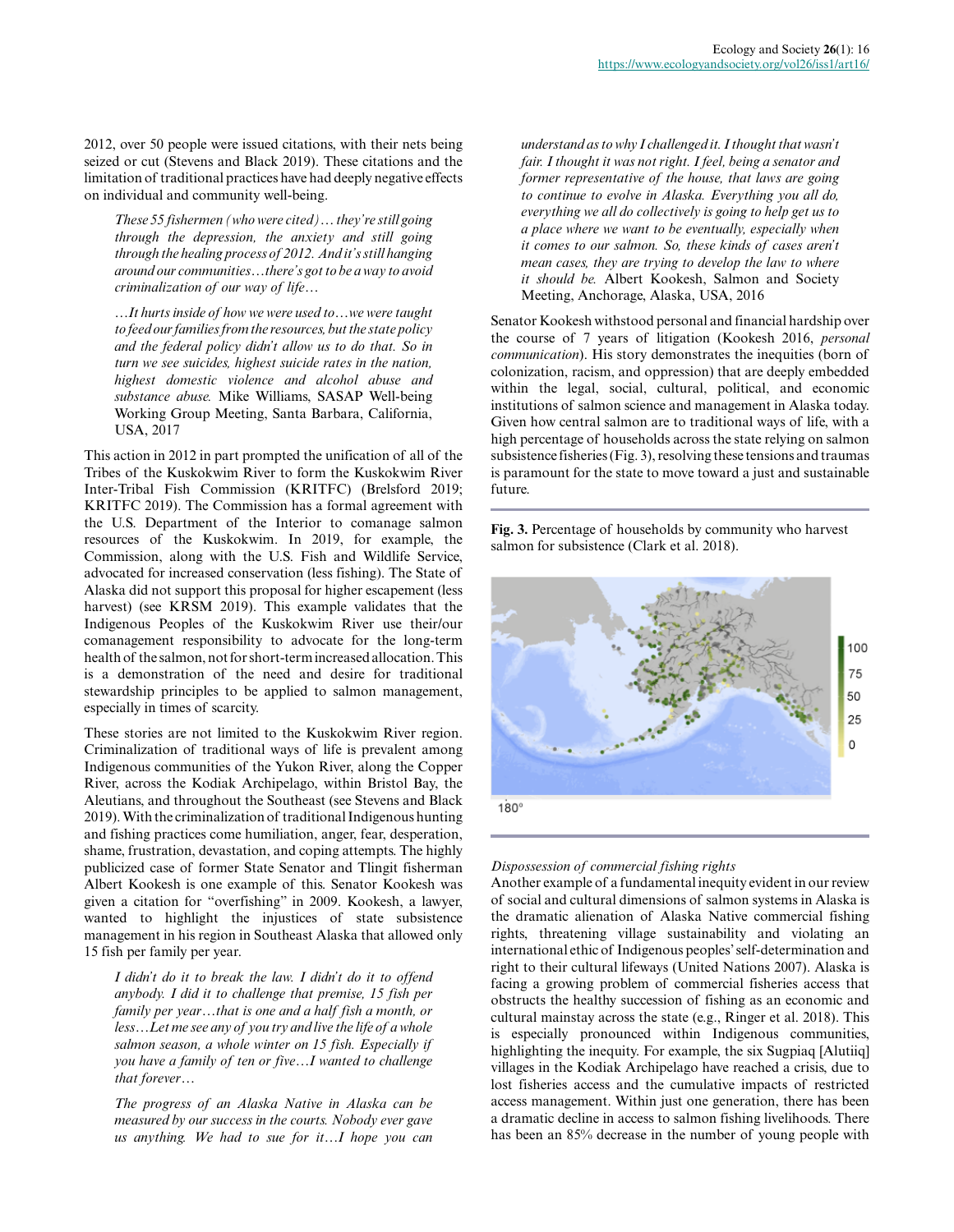rights to fish for salmon commercially, the foundational fishery for this region (Donkersloot and Carothers 2016). Figure 4 shows these declines in communities across the state.

**Fig. 4.** Change in percentage of number of permits per capita by community (1990–2016) (Clark et al. 2018).



Declines in fishing access greatly affect community life and sustainability. Communities are depopulating and facing social problems. Schools are closing. In a recent study of secondary school students in the village of Ouzinkie, less than 25% of youth have ever had any commercial fishing engagement (despite nearly all students having multigenerational family ties to fishing); less than 10% of students in Ouzinkie see a positive future for young people in their community (Coleman et al. 2018). Ouzinkie is just one example of an Indigenous community based on a fishing way of life where lost access to their fisheries threatens future viability. For the Sugpiat, whose culture and economy has been built around fishing for 7500 years, this recent dispossession is profoundly devastating. Moreover, the Sugpiat have stewarded these fisheries for thousands of years, yet have been dispossessed from their right to fish and largely left out of management decisions and power dynamics (see Krupa et al. 2018, 2019).

These inequities born of institutional racism lead to a rapid downward spiral, where feelings of depression, anxiety, and other negative coping mechanisms prevail. This story shared by one of our working group members and coauthors, Freddie Christiansen, from the Sugpiaq village of Old Harbor on Kodiak Island, helps to connect the loss of fishing rights, loss of traditional livelihoods, and the downward spiral. His experience centers on the passage of the Alaska Limited Entry Act of 1973 that limited and commodified the right to fish for salmon, the lifeblood of the Indigenous fisheries for the Kodiak region.

*Growing up as a kid in the village, we were very attentive. We didn't have a whole bunch. We didn't have distractions. We didn't have TV…but what we did have is each other. And we [had] our toys made by our Elders, or brothers. We had fishing boats—little sailors, every one of us. And our playground was not an actual playground. It was up the hill or down the beach at low tide. There was always a connection between us and the marine environment and the environment naturally, without anybody telling us that was what we had. That was our playground. And I am sitting here trying to figure*

*out what is it…what is it going to take to capture these guys' attention that the status quo isn't working. I can give you examples.*

*My example, is growing up as a kid…these nine boys, all of us were brothers. We were cousins, we were best friends, we were neighbors, we all had our little boats. As far back as I can remember, every one of those guys' dream was to become a skipper or an owner of a boat. And it took me [until I was] 30, 35 years old to realize what occurred in that time frame because a lot of things happened. Limited entry, IFQs [individual fishing quotas], [the Exxon Valdez] oil spill. It was just nothing good. But the limited entry aspect of it…I think it was passed in 1971 or 1972…They talked about it when I was 18, 19 years old… So all of us boys, by the time limited entry passed, I could see the change in behavior, not only within myself but everybody that was in this group. Knowing that your dreams of becoming a skipper, your aspirations are thrown in the garbage can.*

*And I remember the State of Alaska sending people into a village…[to sign] a petition supporting the implementation of limited entry. I remember that, and I was young but I was paying attention. And the Elders signed it not knowing what the qualifying years were yet. '67 to '71…am I right? '67 to '71…that's the qualifying years. You know half of the Elders that signed it didn't get limited entry permits because they retired. And '64 and '65…it was before '67 and then I knew from that point on, that after they didn't get their permits that something was wrong with the program, not realizing that none of us are going to become skippers. You know none of us. We had to have, \$15,000 or \$30,000 to go buy a license. And I was the one of the determined ones. I wasn't going to wash dishes for the rest of my life on my brother's boat. Because of fishing and what my brother said, and to have people throughout my life to encourage me to move forward you know, no matter what. It is a barrier, it's a stumbling block; you just get up and keep going on. And so I was raised that way and so were the other boys.*

*But the hopes and dreams of theirs, and I don't know, in about a year I saw them change. By the time they fully implemented limited entry, I had realized that by 15, 16, to 17 years old if I am going to be a skipper I have to figure out a way to buy a permit. And so, I was one of the ones that was fortunate [because] one of my cousins was willing to sell his permit to me for \$28,000 and here I am 17 years old. I go fishing with my brothers, I make…I remember when we made \$17,000 in 1977. \$17,000 is a lot of money. And that was a year that I was actually able to keep a lot of the money, but still help mom and dad to be able to buy groceries. I gave \$12,000 to buy that permit, but I was concerned about how I was going to help my cousins and the other group. And it just…nothing was going to work. There was a couple of the boys that were going to acquire their dads' [permits] but most of our families had…six to ten boys in the family and you have to give one permit and decide who is going to get it? And so that was difficult on the parents, too. And so*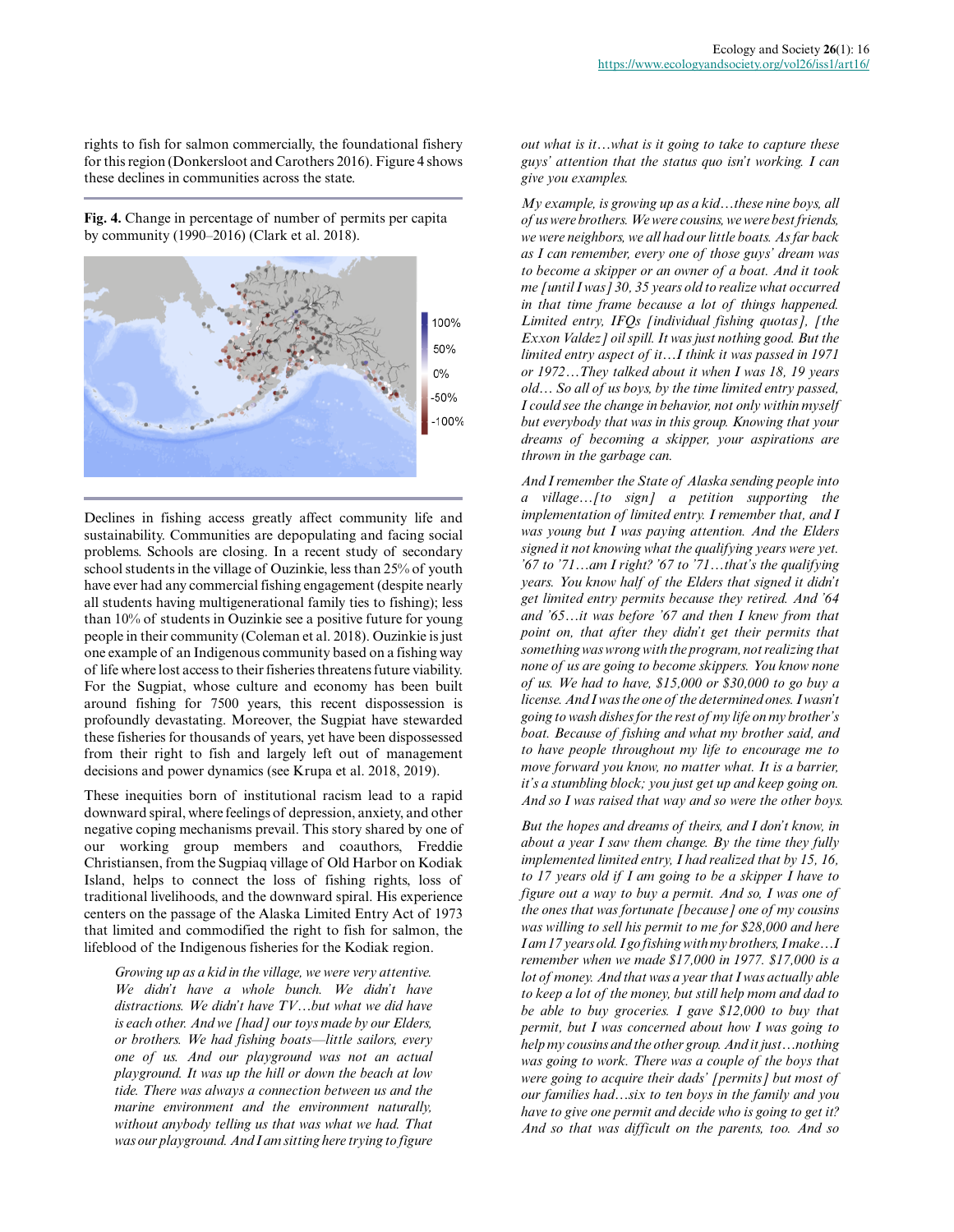*anyways, I get my permit, I am sailing, I am a skipper but the other eight aren't; and I'll tell you by the age of 35 years old, that four of them were dead. And I truly believe that limited entry implementing program did that to them. I truly believe that. That was my experience.*

*…I tell this story because it's tied to salmon. It's not just about going out and making \$200,000. You know we have had our horrible years, like salmon fishing last year. You know nobody made any money. But guess what, we are all still there. Yes, there was half of us that weren't worksatisfied, but still there was that culture aspect that was satisfied. But the monetary side wasn't. But none of [us] quit, all of [us] went back hoping that…there was going to be fish this year, and there was. I really think any resources that are adjacent to a community—there has to be a way to ensure that those people there, adjacent to that community, whether it be guiding, whether it be commercial fishing…whatever, the resources are there. But those people that live next to that resource have first access to it. It's just a no brainer and to me, I've brought people down to Old Harbor, to educate them you know…to stay, you know because people are trying to say well how can we get to these guys [to make them understand]? Basically Elders are trying to say…And I'll just say just tell them the truth. Somebody is eventually going to listen. Billy Frank told me that. Never quit. Just keep going…I get frustrated but I don't quit. I think of all my buddies that I grew up with and are no longer living, whether it was from suicide or whether it was from, overdose of drugs or whatever it was. I really believe that those guys, they wanted to be skippers. They would have had families. They would be here today. I really believe that.* Freddie Christiansen, SASAP Wellbeing Working Group Meeting, Santa Barbara, California, USA, 2017.

This story demonstrates some of the experiences that Indigenous Peoples and communities have faced after their access to traditional and cultural livelihoods was taken away, as well as the strong cultural value of perseverance in the face of change and the desire to rectify deep-seated problems.

In both of these examples—criminalization of Indigenous ways of life and dispossession of fishing access—we see racist policies that have deep and lasting impacts on individuals, families, and communities and their/our wellness. An entire generation has grown up having to contend with these inequities and injustices. Communities grieve a lost generation who has been alienated from their Indigenous ways of life.

#### **CONCLUSION**

Alaska's salmon and Indigenous Peoples have been closely entwined for millenia. Given this lengthy period of coinhabitation, cultures such as the Tlingit, Ahtna, and Central Yup'ik, reviewed here, would of course have had well-developed knowledge and stewardship practices. Communities could have easily decimated salmon populations (see Langdon 2019 for population and harvest estimates demonstrating this point). But they did not do that. They effectively stewarded salmon across Alaska for millenia. It is a testament to the ongoing prevalence of institutionalized racism and Eurocentrism that this

stewardship and depth of knowledge are rarely acknowledged, or drawn upon, in western science and management processes in Alaska today. This Indigenous history and the contemporary relations and fractures are of key importance to understand the social and cultural dimensions of fisheries in Alaska. Given these deep relationships and recent dispossessions, there is a pressing need to address Indigenous rights to fish in Alaska. In our larger work for this project, we see persistent erasure of Indigenous history and relationships (Donkersloot et al. 2020). The dispossessions we have described here are not inevitable, but the result of specific policies and management approaches that have shifted relationships (Whyte 2018). For example, in subsistence fisheries management, the temporal regulations and closures on the Yukon and Kuskokwim affect cultural and spiritual ways of life (Voinot-Baron 2020). In commercial fisheries management, the right to fish has been limited and commodified and is available only to those who are wealthy or have access to wealth. Flexible and adaptive small-scale livelihood fishing ways of life are threatened. Our review and working group dialogs have helped to gather the experiences that Indigenous People and communities have faced after generations of criminalization, restriction of traditional ways of life, the implementation of policies that have not served their/our communities well—as well as the strong cultural value of perseverance in the face of change and the desire to rectify deep-seated problems. We hope that this paper is a small step toward greater understanding and recognition of the pluralism of worldviews, cultures, and governance approaches to salmon across the state; and how the assumed homogeneity of values and practices of the dominant settler state has caused deep hardship and stress for Indigenous Peoples and their/our relations with salmon. We hope this understanding and recognition can bring about a return of sovereignty for Indigenous Peoples to govern their relations with salmon and other beings as dictated by Indigenous governance systems, not those of settler colonial states.

*Responses to this article can be read online at:* [https://www.ecologyandsociety.org/issues/responses.](https://www.ecologyandsociety.org/issues/responses.php/11972) [php/11972](https://www.ecologyandsociety.org/issues/responses.php/11972)

#### **Acknowledgments:**

*We offer our humble gratitude to Alaska Natives Peoples, Alaska's first and forever stewards. We thank the State of Alaska Salmon and People Project leads Ian Dutton, Frank Davis, and Peter Westley for their vision and oversight; working group members Caroline Brown and Jim Fall, both of the Alaska Department of Fish and Game; Sarah Warnock and Katherine Schake for their tireless efforts and logistical support throughout the project; National Center for Ecological Analysis and Synthesis staff, especially Jared Kibele, Jeanette Clark, Ginger Gillquist, Matt Jones, and Jenny Seifert.*

#### **Data Availability:**

*We refer readers to SASAP 2019 which contains details on accessing data.*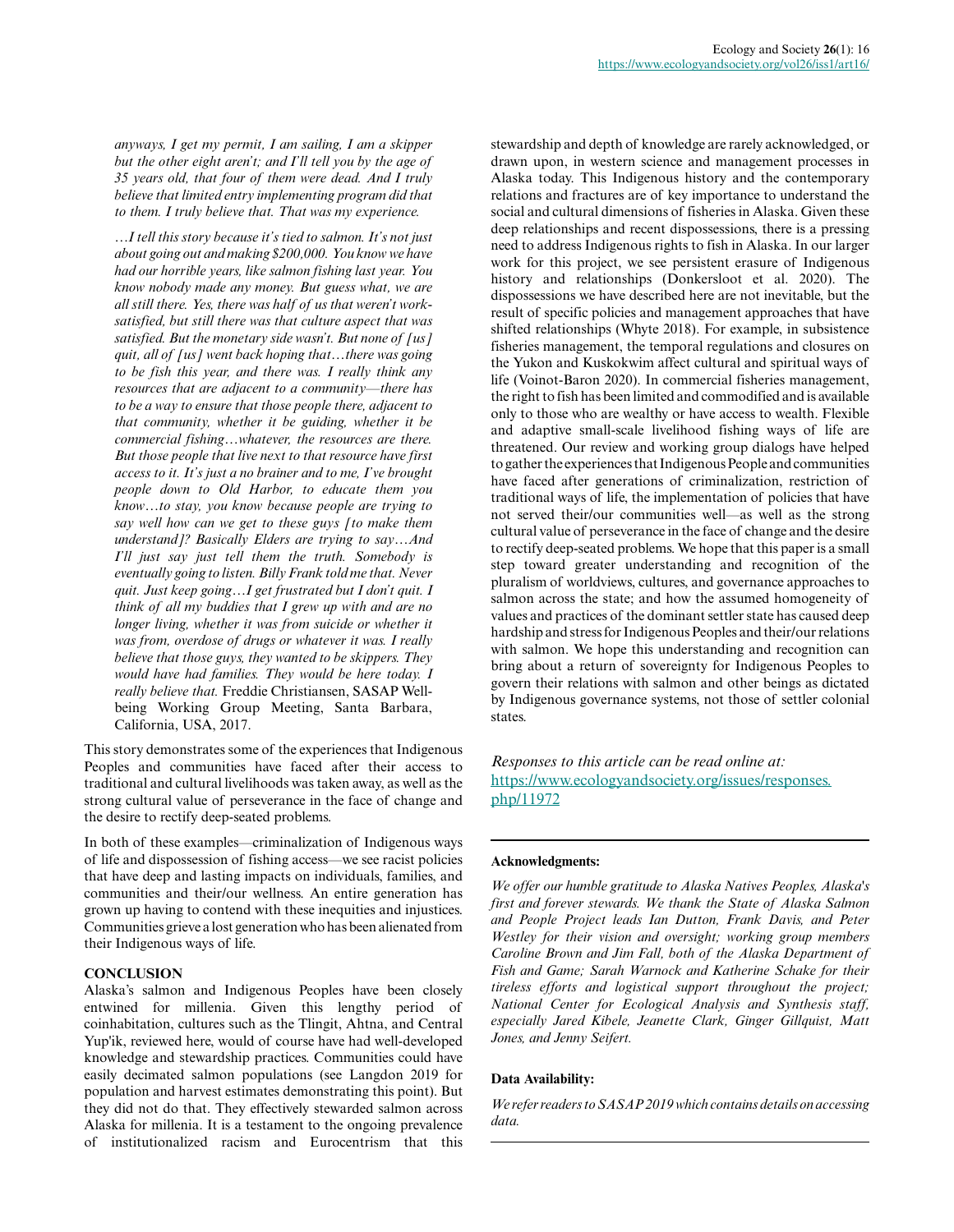# **LITERATURE CITED**

Brelsford, T. 2019. The Kuskokwim Chinook salmon crisis and the emergence of the Kuskokwim River Inter-Tribal Fisheries Commission. *In* State of Alaska Salmon and People (SASAP). *State of Alaska salmon and people.* National Center for Ecological Analysis and Synthesis (NCEAS), Santa Barbara, California, USA. [online] URL: [https://alaskasalmonandpeople.org/region/](https://alaskasalmonandpeople.org/region/kuskokwim/) [kuskokwim/](https://alaskasalmonandpeople.org/region/kuskokwim/) 

Clark, J., R. Donkersloot, C. Carothers, and J. Black. 2018. *Sample indicators of well-being in Alaska.* Knowledge Network for Biocomplexity, National Center for Ecological Analysis and Synthesis (NCEAS), Santa Barbara, California, USA. [https://](https://doi.org/10.5063/F1XK8CVG) [doi.org/10.5063/F1XK8CVG](https://doi.org/10.5063/F1XK8CVG)

Donkersloot, R., and C. Carothers. 2016. The graying of the Alaskan fishing fleet. *Environment: Science and Policy for Sustainable Development* 58(3):30–42. [https://doi.](https://doi.org/10.1080/00139157.2016.1162011) [org/10.1080/00139157.2016.1162011](https://doi.org/10.1080/00139157.2016.1162011) 

Donkersloot, R., J. C. Black, C. Carothers, D. Ringer, W. Justin, P. M. Clay, M. R. Poe, E. R. Gavenus, W. Voinot-Baron, C. Stevens, M. Williams, J. Raymond-Yakoubian, F. Christiansen, S. J. Breslow, S. J. Langdon, J. M. Coleman, and S. Clark. 2020. Assessing the sustainability and equity of Alaska salmon fisheries through a well-being framework. *Ecology and Society* 25 (2): 18. <https://doi.org/10.5751/ES-11549-250218>

Fienup-Riordan, A. 1983. *The Nelson Island Eskimos.* Alaska Methodist University Press, Anchorage, Alaska, USA.

Fienup-Riordan, A. 1990. Original ecologists? The relationship between Yup'ik Eskimos and animals. Pages 167–191 *in* A. Fienup-Riordan. *Eskimo essays: Yup'ik lives and how we see them.* Rutgers University Press, New Brunswick, New Jersey, USA.

Fienup-Riordan, A. 1996. *The living tradition of Yup'ik masks.* University of Oklahoma Press, Norman, Oklahoma, USA.

Halffman, C. M., B. A. Potter, H. J. McKinney, B. P. Finney, A. T. Rodrigues, D. Y. Yang, and B. M. Kemp. 2015. Early human use of anadromous salmon in North America at 11,500 y ago. *Proceedings of the National Academy of Sciences* 112(40):12344– 12348.<https://doi.org/10.1073/pnas.1509747112>

Justin, W., and J. Black. 2019. An Indigenous forward. *In* State of Alaska Salmon and People (SASAP). *State of Alaska salmon and people.* NCEAS, Santa Barbara, California, USA. [online] URL: [https://alaskasalmonandpeople.org/wp-content/uploads/2019/03/](https://alaskasalmonandpeople.org/wp-content/uploads/2019/03/An-Indigenous-Forward.pdf) [An-Indigenous-Forward.pdf](https://alaskasalmonandpeople.org/wp-content/uploads/2019/03/An-Indigenous-Forward.pdf)

Kawagley, O. 1995. *A Yupiaq worldview: pathway to ecology and spirit.* Waveland Press, Prospect Heights, lIlinois, USA. [https://](https://doi.org/10.1215/9780822390831-023) [doi.org/10.1215/9780822390831-023](https://doi.org/10.1215/9780822390831-023) 

Krupa, M. B., M. Cunfer McCarthy, and S. J. Clark. 2019. Who's winning the public process? How to use public documents to assess the equity, efficiency, and effectiveness of stakeholder engagement. *Society and Natural Resources* 33:6121–633. [https://](https://doi.org/10.1080/08941920.2019.1665763) [doi.org/10.1080/08941920.2019.1665763](https://doi.org/10.1080/08941920.2019.1665763)

Krupa, M. B., M. M. C. Cunfer, S. J. Clark, and E. O'Dean. 2018. Resurrecting the public record: assessing stakeholder participation in Alaska's fisheries. *Marine Policy* 96:36–43. <https://doi.org/10.1016/j.marpol.2018.07.010>

Kuskokwim River Salmon Management Working Group (KRSM). 2019. Meeting Packet 06/05/2019. [online] URL: [https://www.adfg.alaska.gov/index.cfm?adfg=commercialbyarea](https://www.adfg.alaska.gov/index.cfm?adfg=commercialbyareakuskokwim.kswg)[kuskokwim.kswg](https://www.adfg.alaska.gov/index.cfm?adfg=commercialbyareakuskokwim.kswg) 

Kuskokwim River Inter-Tribal Fish Commission (KRITFC). 2019. [online] URL: <https://kritfc.org/>

Langdon, S. 2019. Governance and Subsistence Working Group. *In* State of Alaska Salmon and People (SASAP). *State of Alaska salmon and people.* National Center for Ecological Analysis and Synthesis (NCEAS), Santa Barbara, California, USA. [online] URL: [https://alaskasalmonandpeople.org/working-group/governance](https://alaskasalmonandpeople.org/working-group/governance-and-subsistence/)[and-subsistence/](https://alaskasalmonandpeople.org/working-group/governance-and-subsistence/) 

Langdon, S. 2014. *Native people of Alaska: traditional living in a northern land.* Fifth edition. Greatland Graphics, Anchorage, Alaska, USA.

Langdon, S. 2006*a*. Tidal pulse fishing: selective traditional Tlingit salmon fishing techniques on the west coast of the Prince of Wales Archipelago. Pages 21–46 *in* C. Menzies, editor. *Traditional ecological knowledge and natural resource management.* University of Nebraska Press, Lincoln, Nebraska, USA.

Langdon, S. 2006*b*. *Traditional knowledge and harvesting of salmon by HUNA and HINYAA LINGIT.* Fisheries Information Service Report 02-104. U.S. Department of Interior, Fish and Wildlife Service, Office of Subsistence Management, Anchorage, Alaska, USA.

Mack, L. 2019. *Unangam Unikangis: Aleut stories of leadership and knowledge.* Dissertion, University of Alaska Fairbanks. Fairbanks, Alaska, USA.

Meade, M., and A. Fienup-Riordan. 1996. *Agayuliaarput: our way of making prayer—masks and the stories they tell.*University of Alaska Press, Fairbanks, Alaska, USA.

Potter, B. 2008. Exploratory models of intersite variability in mid and late Holocene sites in central Alaska. *Arctic* 61(4):407–425. <https://doi.org/https://doi.org/10.14430/arctic49>

Potter, B. A, J. D. Reuther, V. T. Holliday, C. E. Holmes, S. Miller, and N. Schmuck. 2017. Early colonization of Beringia and northern North America: chronology, routes and adaptive strategies. *Quaternary International* 444b:36–55. [https://doi.](https://doi.org/10.1016/j.quaint.2017.02.034) [org/10.1016/j.quaint.2017.02.034](https://doi.org/10.1016/j.quaint.2017.02.034) 

Reid, A. J., L. E. Eckert, J.-F. Lane, N. Young, S. G. Hinch, C. T. Darimont, S. J. Cooke, N. C. Ban, and A. Marshall. 2020. Twoeyed seeing": an Indigenous framework to transform fisheries research and management. Fish and Fisheries: *in press*. [https://](https://doi.org/10.1111/faf.12516) [doi.org/10.1111/faf.12516](https://doi.org/10.1111/faf.12516) 

Reinghaus, L., and G. Biddle. 2018. *Late Pleistocene archeology of Wrangell-St. Elias National Park and Preserve: it exists!* Poster presented at the 45th Annual Meeting of the Alaska Anthropology Association Annual Meeting, 21–24 March 2018, Anchorage, Alaska, USA.

Ringer, D., C. Carothers, R. Donkersloot, J. Coleman, and P. Cullenberg. 2018. For generations to come? Shifting baselines and privatization paradigm impacts in Kodiak Archipelago's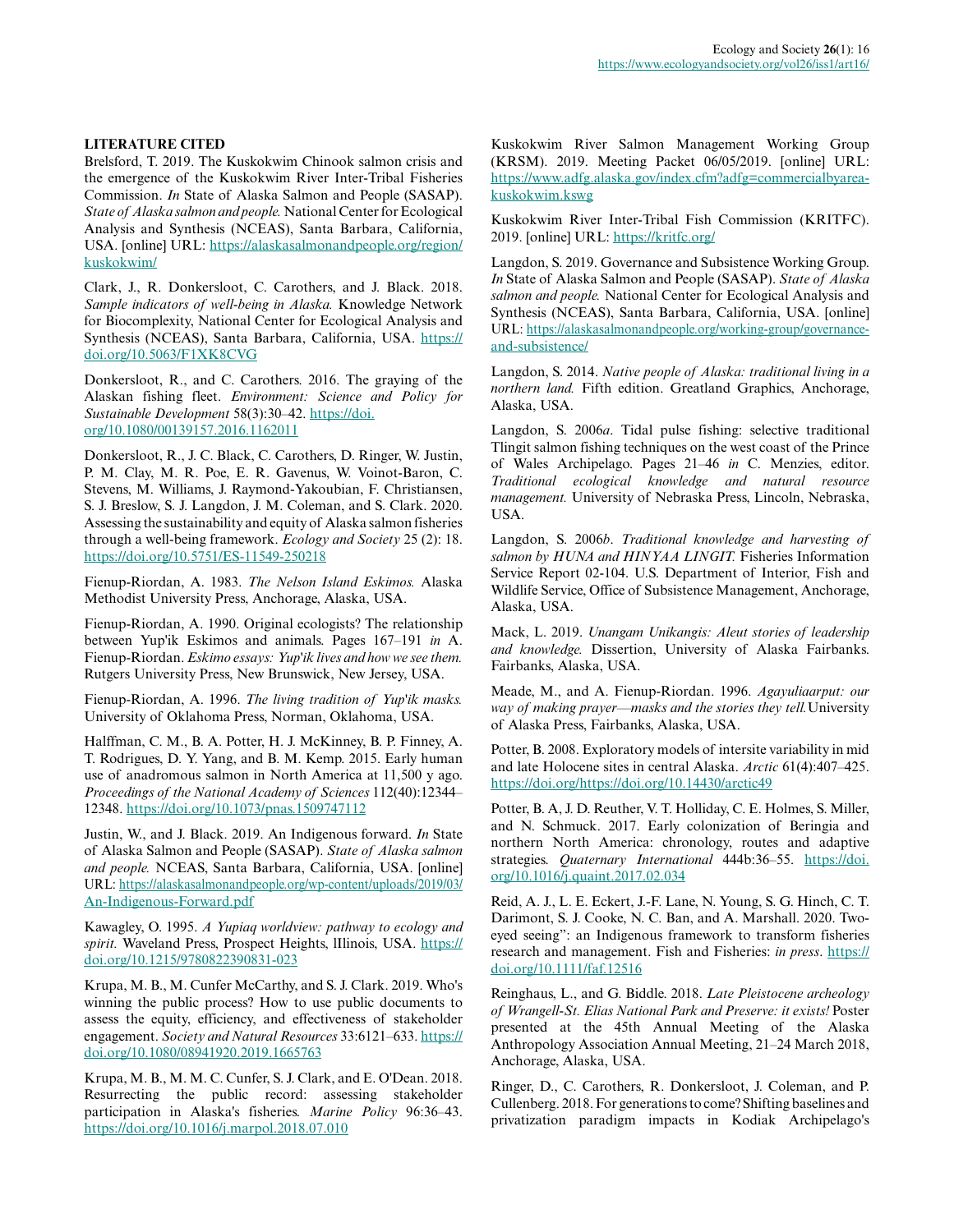commercial fisheries and livelihoods. *Marine Policy* 98:97–103. <https://doi.org/10.1016/j.marpol.2018.09.009>

Schindler, D, C. Krueger, P. Bisson, M. Bradford, B. Clark, J. Conitz, K. Howard, M. Jones, J. Murphy, K. Myers, M. Scheuerell, E. Volk, and J. Winton. 2013. *Arctic-Yukon-Kuskokwim chinook salmon research action plan: evidence of decline of chinook salmon populations and recommendations for future research.* Prepared for AYK Sustainable Salmon Initiative. Anchorage, Alaska. [online] URL: [https://www.aykssi.org/wp](https://www.aykssi.org/wp-content/uploads/AYK-SSI-Chinook-Salmon-Action-Plan.pdf)[content/uploads/AYK-SSI-Chinook-Salmon-Action-Plan.pdf](https://www.aykssi.org/wp-content/uploads/AYK-SSI-Chinook-Salmon-Action-Plan.pdf)

Simeone, W. 2018. *Ahtna: the people and their history.* Ahtna, Inc., Glenallen, Alaska, USA.

Simeone, W., and J. Kari. 2002. *Traditional knowledge and fishing practices of the Ahtna of the Copper River, Alaska.* Technical Paper No. 270. Alaska Department of Fish and Game, Division of Subsistence, Juneau, Alaska, USA.

Simeone, W., and E. McCall. 2007. *Ahtna knowledge of long-term changes in salmon runs in the Upper Copper River drainage, Alaska.* Technical Paper No. 34, Alaska Department of Fish and Game, Division of Subsistence. Anchorage, Alaska, USA.

Simeone, W. E., E. McCall Valentine, and S. Tuttle. 2007. *Ahtna knowledge of long-term changes in salmon runs in the Upper Copper River drainage, Alaska.* Technical Paper No. 324: 144. Alaska Department of Fish and Game, Juneau, Alaska, USA.

Smith, J. 2011. An update on intertidal fishing structures in southeast Alaska. *Alaska Journal of Anthropology* 9 (1):1–26.

State of Alaska Salmon and People (SASAP). 2019. *State of Alaska salmon and people (SASAP).* National Center for Ecological Analysis and Synthesis (NCEAS), Santa Barbara, California, USA. <https://alaskasalmonandpeople.org/>

Stevens, C., and J. Black. 2019. I am a criminal: criminalization of Indigenous fishing practices. *In* State of Alaska Salmon and People (SASAP). *State of Alaska salmon and people.* National Center for Ecological Analysis and Synthesis (NCEAS), Santa Barbara, California, USA. [online] URL: [https://alaskasalmonandpeople.](https://alaskasalmonandpeople.org/region/yukon/) [org/region/yukon/](https://alaskasalmonandpeople.org/region/yukon/)

Thornton, T., D. Deur, and H. Kitka. 2015. Cultivation of salmon and other marine resources on the northwest coast of North America. *Human Ecology* (43):189–199. [https://doi.org/10.1007/](https://doi.org/10.1007/s10745-015-9747-z) [s10745-015-9747-z](https://doi.org/10.1007/s10745-015-9747-z)

United Nations. 2007. *Declaration on the rights of Indigenous peoples.* United Nations Department of Economic and Social Affairs, Indigenous Peoples, New York, New York, USA. [online] URL: [https://www.un.org/development/desa/Indigenouspeoples/](https://www.un.org/development/desa/Indigenouspeoples/declaration-on-the-rights-of-indigenous-peoples.html) [declaration-on-the-rights-of-indigenous-peoples.html](https://www.un.org/development/desa/Indigenouspeoples/declaration-on-the-rights-of-indigenous-peoples.html)

van Stone, J. 1967. *Eskimos of the Nushagak River. An ethnographic history.* University of Washington Press, Seattle, Washington, USA.

Voinot-Baron, W. 2020. A bitter taste of fish: the temporality of salmon, settler colonialism and the work for well-being in a Yupiaq fishing village. *Ecology and Society* 25(2): 4. [https://doi.](https://doi.org/10.5751/ES-11408-250204) [org/10.5751/ES-11408-250204](https://doi.org/10.5751/ES-11408-250204) 

Whyte, K. P. 2018. Food sovereignty, justice and indigenous peoples: an essay on settler colonialism and collective continuance. Pages 345–366 *in* A. Barnhill, T. Doggett, and A. Egan, editors. *Oxford Handbook on Food Ethics.* Oxford University Press, Oxford, UK. [https://doi.org/10.1093/](https://doi.org/10.1093/oxfordhb/9780199372263.013.34) [oxfordhb/9780199372263.013.34](https://doi.org/10.1093/oxfordhb/9780199372263.013.34)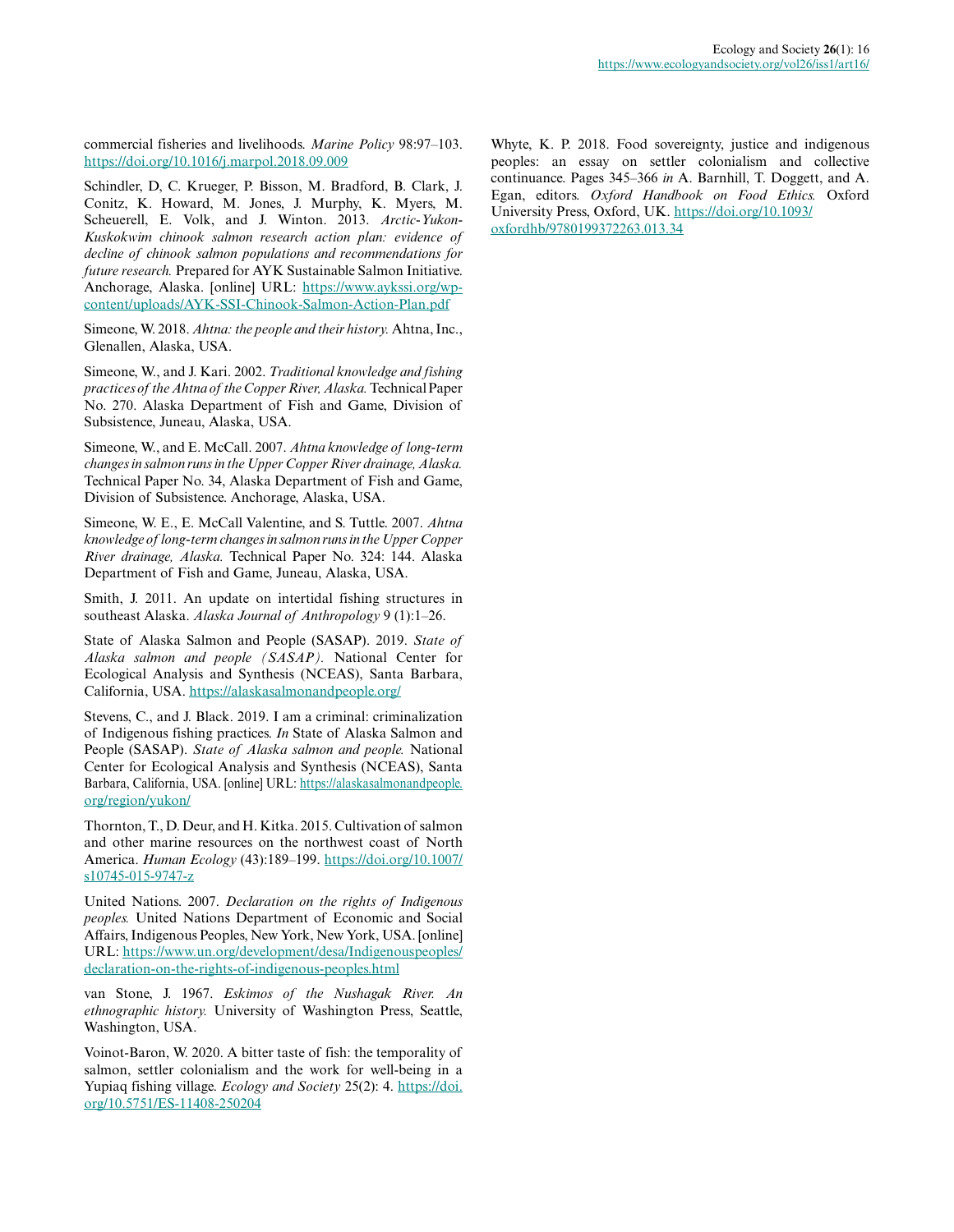| Theme                     | Description                                                                                                                                                                                                                                                                                                                                                                                                                                                                                                                                                                                                                                                                                                    | Example references                                                                                                                               |
|---------------------------|----------------------------------------------------------------------------------------------------------------------------------------------------------------------------------------------------------------------------------------------------------------------------------------------------------------------------------------------------------------------------------------------------------------------------------------------------------------------------------------------------------------------------------------------------------------------------------------------------------------------------------------------------------------------------------------------------------------|--------------------------------------------------------------------------------------------------------------------------------------------------|
| Mixed economies           | Subsistence harvest of wild resources exists in<br>consistent balance with cash-generating<br>activities; interactions between the two include<br>customary trade and barter, the use of cash to<br>purchase equipment, fuel, and supplies for<br>subsistence and the practice of sharing and<br>trading labor, expertise, and equipment to<br>participate in subsistence activities. In the<br>salmon fisheries, cash income from commercial<br>harvest of salmon supports the financial<br>requirements of subsistence fishing; the<br>practices and social dynamics inherent in<br>fishing are learned and shared initially through<br>subsistence, and can also support commercial<br>fishing livelihoods. | Sobelman 1985; Fall<br>et al. 1993; Buklis<br>1999; Magdanz et al.<br>2007; Reedy-<br>Maschner 2009;<br>Jenkins 2015;<br>BurnSilver et al. 2016) |
| User-group<br>conflicts   | Disagreement over allocation of salmon<br>harvests between subsistence, sport, personal<br>use, and commercial sectors; examples include<br>Upper Cook Inlet and the Copper River.                                                                                                                                                                                                                                                                                                                                                                                                                                                                                                                             | Holen 2004; Fall and<br>Simeone 2010;<br>Dunker 2013; Loring<br>et al. 2014                                                                      |
| Inter-region<br>conflicts | Given the highly migratory nature of salmon,<br>the challenge of determining the stock of origin<br>of salmon during harvests creates conflicts<br>between fishermen that are dispersed along the<br>migratory pathway; examples include high-seas<br>interception, and Area M fisheries.                                                                                                                                                                                                                                                                                                                                                                                                                      | Reedy-Maschner<br>2010; Johnson and<br>Murphy 2016                                                                                               |
| Transboundary<br>issues   | Any management or conservation concern<br>relating to the ranges of salmon stocks that<br>encompass U.S. and Canadian waters; examples<br>include several mineral deposits that are slated<br>for exploration or development in British<br>Columbia in the headwaters of the Stikine,<br>Taku, and Alsek Rivers, and the Pacific Salmon<br>Treaty requiring minimum escapement of<br>salmon into Canadian waters of the Yukon<br>River.                                                                                                                                                                                                                                                                        | Burr 2015; Chadwick<br>et al. 2015; Conrad<br>and Gray 2017                                                                                      |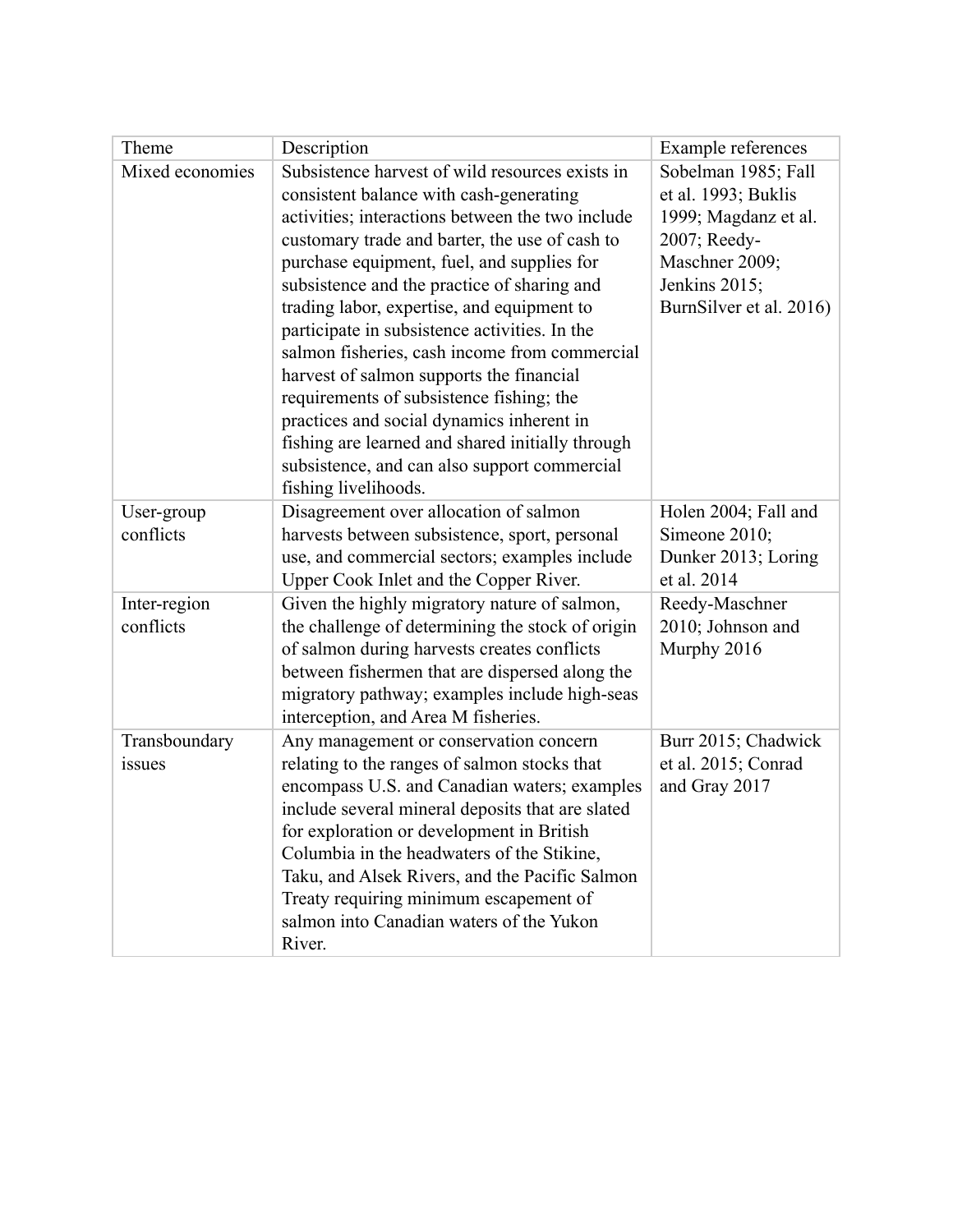| Abundance shifts                 | Chinook salmon decline: several years of very<br>low Chinook salmon abundance, spread out<br>over three decades, have negatively impacted<br>all salmon user groups, particularly on the<br>Yukon and Kuskokwim rivers, but also on the<br>Kenai Peninsula and in Southeast Alaska; the<br>effects and their causes have become focal<br>points in conflicts between users and<br>management, and in how the resultant crises<br>have been handled over the short and long term<br>by state and federal fishery management<br>agencies.<br>Emerging Arctic subsistence salmon fisheries:<br>chum, pink, and chinook salmon harvests are<br>increasing in Arctic communities. | Burr 2006; Carothers<br>et al. $2012$ ; Dye and<br>Schwanke 2012;<br>Dunker 2013; Ikuta et<br>al. 2013; Loring and<br>Harrison 2013; Brown<br>et al. 2014; Burr 2015;<br>Brown et al. 2016;<br>Carothers et al. 2019 |
|----------------------------------|------------------------------------------------------------------------------------------------------------------------------------------------------------------------------------------------------------------------------------------------------------------------------------------------------------------------------------------------------------------------------------------------------------------------------------------------------------------------------------------------------------------------------------------------------------------------------------------------------------------------------------------------------------------------------|----------------------------------------------------------------------------------------------------------------------------------------------------------------------------------------------------------------------|
| Sport use shifts                 | More remote parts of the state are growing in<br>popularity among sport fishermen as road-<br>accessible streams in the Mat-Su Valley, the<br>Kenai Peninsula, and the Southeast become less<br>desirable due to crowding, habitat degradation,<br>and changing quality of experience; examples<br>include rivers in the Northwest Arctic near<br>Nome and Kotzebue, as well as tributaries of<br>the Kuskokwim and Yukon Rivers.                                                                                                                                                                                                                                            | Chadwick et al. 2015;<br>Dunaway 1997                                                                                                                                                                                |
| Sport-dependent<br>regions       | Tourist destinations in Southeast and<br>Southcentral Alaska (e.g., Homer, Cooper                                                                                                                                                                                                                                                                                                                                                                                                                                                                                                                                                                                            | Chadwick et al. 2015;<br>Paige et al. 2009;                                                                                                                                                                          |
|                                  | Landing, Sitka, Juneau), wherein commercial<br>charter fishing operations are significant<br>contributors to the local economy, have<br>increased in popularity over the past two<br>decades (with the exception of the 2008)<br>financial crisis and a handful of years after).                                                                                                                                                                                                                                                                                                                                                                                             | Schwarz et al. 2002                                                                                                                                                                                                  |
| Commercial-<br>dependent regions | Several regions of the state are economically<br>and culturally dependent on commercial salmon                                                                                                                                                                                                                                                                                                                                                                                                                                                                                                                                                                               | Apgar-Kurtz 2015;<br>Arnold 2009; Braund                                                                                                                                                                             |
|                                  | fisheries, including Bristol Bay, Kodiak,<br>Chignik, Alaska Peninsula/Aleutian Islands,<br>Southeast, and Cook Inlet.                                                                                                                                                                                                                                                                                                                                                                                                                                                                                                                                                       | 2017; Carothers 2015;<br>Himes-Cornell &<br>Hoelting 2015                                                                                                                                                            |
| Cultural roles                   | The roles that salmon fill among different user<br>groups, geographies, ethnicities, and identities<br>are unique, but there are certainly<br>commonalities among them, including the<br>belief that salmon must be treated with respect<br>(however that may be defined).                                                                                                                                                                                                                                                                                                                                                                                                   | Brown et al. 2014;<br>Burr 2000; EPA 2014;<br>Langdon 2006a;<br>Napoleon 1991;<br>Raymond-Yakoubian<br>& Raymond-<br>Yakoubian 2015                                                                                  |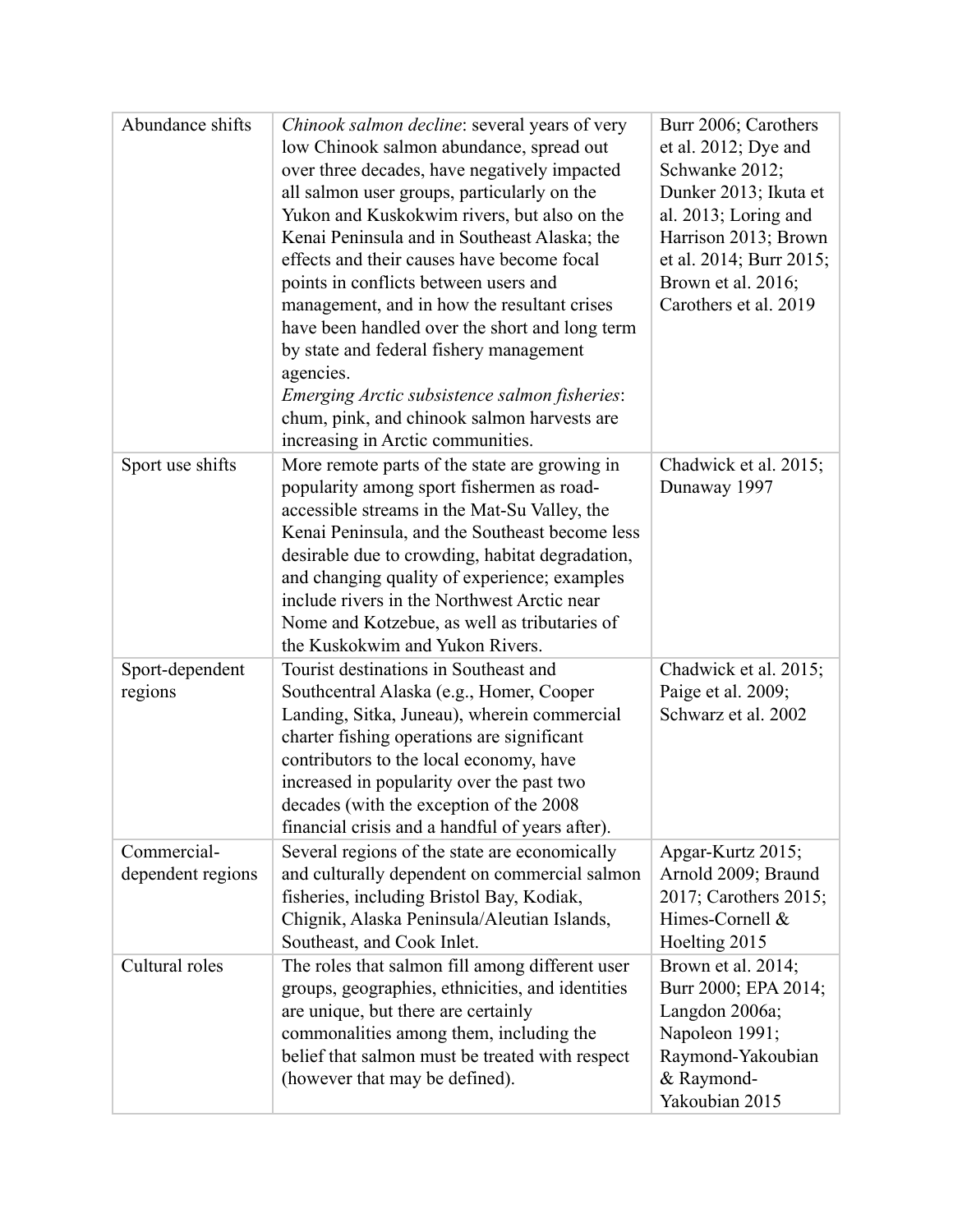| Food & livelihood<br>security          | Salmon, like all wild foods, play a significant<br>role in achieving food security in places with<br>historically high costs of living and expensive<br>store-bought foods.                                                                                                                                                                                                                                                                              | Braem et al. 2015;<br>Brown et al. 2012;<br>Brown et al. 2014;<br>Carothers et al. 2012;<br>Sheldon et al. 2016                                                                                                                     |
|----------------------------------------|----------------------------------------------------------------------------------------------------------------------------------------------------------------------------------------------------------------------------------------------------------------------------------------------------------------------------------------------------------------------------------------------------------------------------------------------------------|-------------------------------------------------------------------------------------------------------------------------------------------------------------------------------------------------------------------------------------|
| Subsistence $\&$<br>sharing            | This universal feature of subsistence describes<br>the dense, kin-based networks through which<br>wild resources flow within and across rural<br>communities; sharing and subsistence cannot be<br>separated.                                                                                                                                                                                                                                            | BurnSilver et al. 2016;<br>Carothers et al. 2019;<br>EPA 2014; Fall et al.<br>1993; Ikuta et al.<br>2016; Magdanz et al.<br>2002, 2007;<br>Marchinoi et al. 2016;<br>Moncrieff 2007                                                 |
| Salmon price<br>impacts                | Low ex-vessel prices for salmon, particularly<br>the period in the late 1990s/early 2000s brought<br>about by farmed salmon flooding global salmon<br>markets, had lasting impacts in many<br>commercially dependent regions and mixed<br>economies in the state; for state limited entry<br>permit holders, these impacts included sale of<br>rights in times of immediate cash needs and lost<br>ties between commercial fishing and the<br>community. | Buklis 1999; Gho<br>2014, 2015, 2016;<br>Himes-Cornell and<br>Hoelting 2015; Holen<br>2017                                                                                                                                          |
| Local and<br>traditional<br>knowledge  | The practice of salmon fishing today, whether<br>for commercial, sport, personal use, or<br>subsistence purposes, is the product of local and<br>traditional salmon knowledge passed down and<br>revised through hundreds of generations; efforts<br>to incorporate multiple ways of knowing into<br>management of salmon systems has increased<br>in recent decades, but resistance still remains.                                                      | Langdon 2006b;<br>Moncrieff 2007;<br>Moncrieff et al. 2009;<br>Carothers et al. 2019;<br>Carothers et al. 2014;<br>Naves et al. 2015;<br>Raymond-Yakoubian<br>and Raymond-<br>Yakoubian 2015;<br>Holen 2017; NOAA<br>Fisheries 2019 |
| Loss of access due<br>to privatization | Inequitable distribution of fishing rights among<br>local and nonlocal resident groups, highly<br>overcapitalized fishing operations, and lost<br>access by communities local to the fishing<br>grounds across Alaska (although certain areas<br>have been more severely impacted than others)<br>have resulted from the shift to rights-based<br>fishery access.                                                                                        | Carothers and<br>Chambers 2012;<br>Carothers 2015;<br>Himes-Cornell and<br>Hoelting 2015;<br>Donkersloot and<br>Carothers 2016                                                                                                      |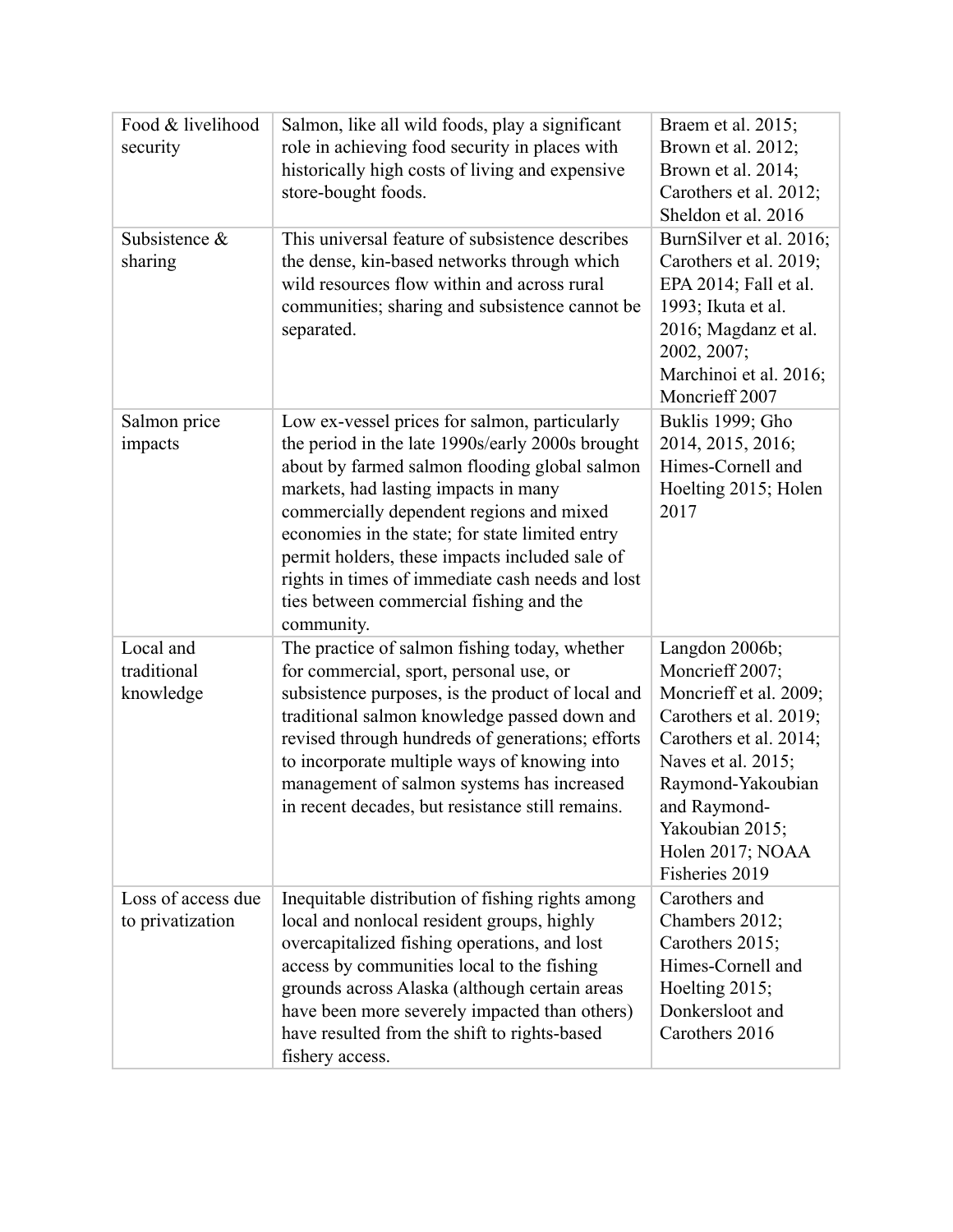| Industrial<br>development<br>concerns     | The friction between Alaska's renewable and<br>nonrenewable resource industries is evidenced<br>by recent examples of development projects<br>that have the potential to negatively impact<br>salmon habitat across the state, including the<br>Pebble Deposit in the headwaters of Bristol<br>Bay's major river systems, the Donlin mine in<br>the Kuskokwim region, the Ambler Mining<br>District in Northwest Alaska, and oil and gas<br>off the eastern Aleutian-Bering Sea coast.                                                                                                                                                                                                                                                                        | Reedy-Maschner and<br>Maschner 2012; EPA<br>2014; Braem et al.<br>2015; Braund 2017 |
|-------------------------------------------|---------------------------------------------------------------------------------------------------------------------------------------------------------------------------------------------------------------------------------------------------------------------------------------------------------------------------------------------------------------------------------------------------------------------------------------------------------------------------------------------------------------------------------------------------------------------------------------------------------------------------------------------------------------------------------------------------------------------------------------------------------------|-------------------------------------------------------------------------------------|
| Governance<br>conflicts                   | At the core of state and federal governance<br>conflicts is how residents of rural communities<br>adjacent to subsistence resources are considered<br>by state and federal law; the State of Alaska<br>constitution does not allow for preferential<br>access to subsistence resources for one group of<br>Alaskans over another on state lands and<br>waters, while Title VIII of the Alaska National<br>Interest Lands Conservation Act (ANILCA) of<br>1980 expressly requires that preference to rural<br>subsistence users be given on federally<br>managed lands and waters. There differing<br>views of Tribal governance and co-management<br>of fisheries in Alaska, e.g., the rise of the<br>Intertribal Fish Commissions in Yukon and<br>Kuskokwim. | Josephson 1997;<br>Holen 2004; Brown et<br>al. 2012                                 |
| Consistency of<br>subsistence<br>harvests | Several studies document the remarkable<br>consistency in subsistence harvest patterns at<br>the community level; the 30-70 or "super<br>households" rule in which 30 percent of the<br>households harvest 70 percent of the resources<br>that are used by all households in the<br>community, and the consistency of the total<br>amount (in edible pounds) of wild foods<br>gathered by community have remained stable<br>through time.                                                                                                                                                                                                                                                                                                                     | Magdanz et al. 2002;<br>Brown et al. 2016;<br>BurnSilver et al. 2016                |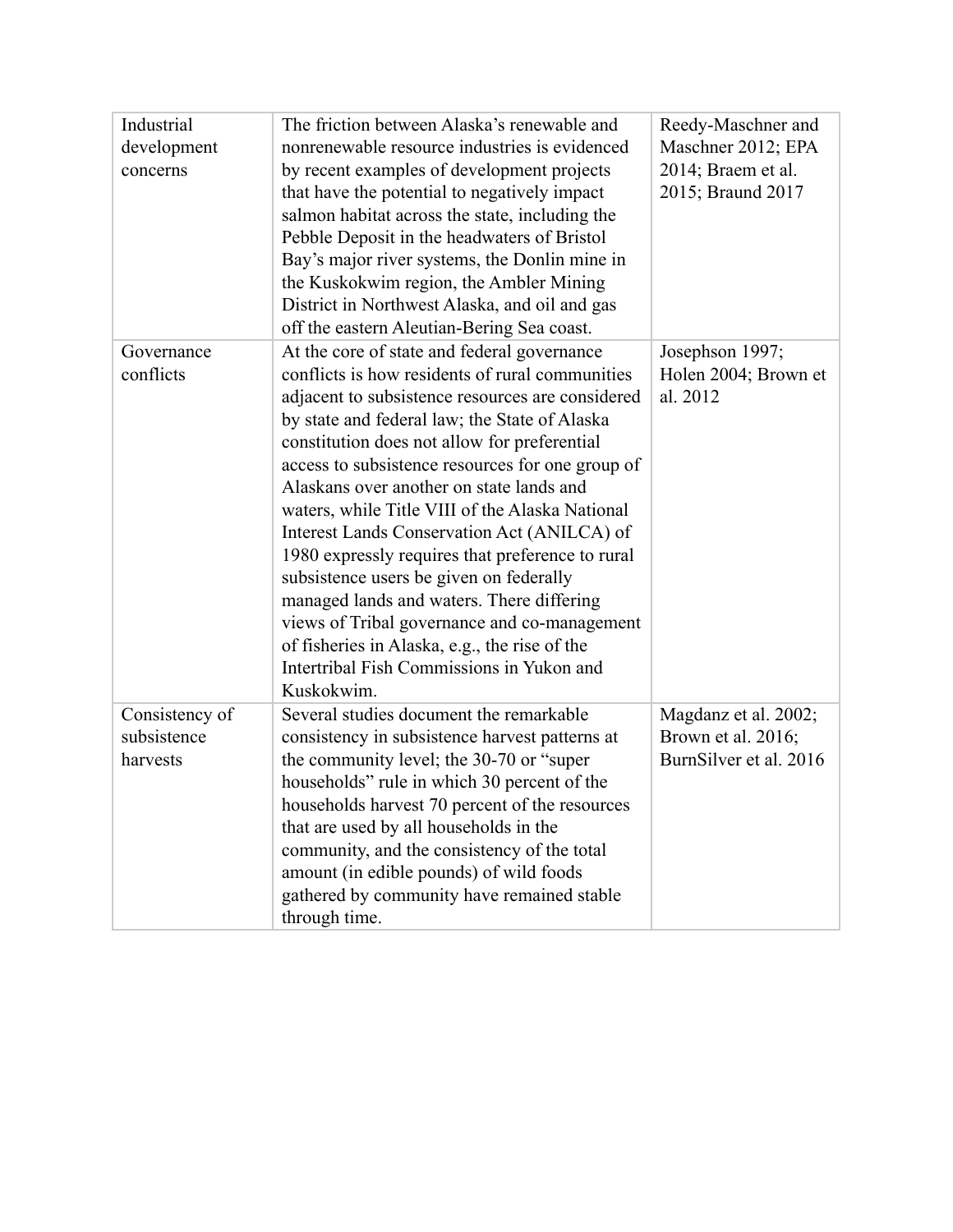| features of human adaptation that would not be<br>evident without the necessary consideration of<br>annual patterns in subsistence activity. | Annual round | The seasonal nature of salmon fishing and how<br>it fits into the annual, seasonal cycle of<br>subsistence harvests is key to contextualizing<br>ecological, economic, and social changes<br>related to subsistence; for example, shifting<br>salmon run timing and its effects on timing and<br>length of trips to fish camp in the summer are | Veltre and Veltre<br>1983; Simeone et al.<br>2007; Moerlein and<br>Carothers 2012; Ikuta<br>et al. 2013; Braem et<br>al. 2015 |
|----------------------------------------------------------------------------------------------------------------------------------------------|--------------|-------------------------------------------------------------------------------------------------------------------------------------------------------------------------------------------------------------------------------------------------------------------------------------------------------------------------------------------------|-------------------------------------------------------------------------------------------------------------------------------|
|----------------------------------------------------------------------------------------------------------------------------------------------|--------------|-------------------------------------------------------------------------------------------------------------------------------------------------------------------------------------------------------------------------------------------------------------------------------------------------------------------------------------------------|-------------------------------------------------------------------------------------------------------------------------------|

# References Cited

- Apgar-Kurtz, B. 2015. Factors affecting local permit ownership in Bristol Bay. *Marine Policy,* 56, 71–77. https://doi.org/10.1016/j.marpol.2015.02.013
- Arnold, D. 2009. The fishermen's frontier: People and salmon in Southeast Alaska. Seattle: University of Washington Press.
- Braem, N.M., E. Mikow, S.J. Wilson, & M.L. Kostick. 2015. Wild Food Harvests in 3 Upper Kobuk River Communities: Ambler, Shugnak, and Kobuk, 2012-2013 (Technical Paper). Alaska Department of Fish and Game.
- Braund, S. 2017. Set the net: The heritage and significance of fish camp and wild salmon in Bristol Bay, Alaska. Doctoral dissertation, University of Montana. [online] URL: http:// scholarworks.umt.edu/etd/11054/
- Brown, C. L., N.M. Braem, M.L. Kostick, A.Trainor, L.J. Slayton, D.M. Runfola,… J.J. Simon. 2016. Harvests and Uses of Wild Resources in 4 Interior Alaska Communities and 3 Arctic Communities, 2014 (Technical Report No. 426). Alaska Department of Fish and Game.
- Brown, C., L. Slayton, A. Trainor, D. Koster, & M.L. Kostick. 2014. Wild Resource Harvests and Uses, Land Use Patterns, and Subsistence Economies in Manley Hot Springs and Minto, Alaska, 2012 (Technical Paper No. 400) (p. 278). Fairbanks, Alaska: Alaska Department of Fish and Game.
- Buklis, L.S. 1999. A Description of Economic Changes in Commercial Salmon Fisheries in a Region of Mixed Subsistence and Market Economies. *Arctic*, 52(1), 40–48.
- BurnSilver, S., M. Magdanz, R. Stotts, M. Berman, & G. Kofinas. 2016. Are Mixed Economies Persistent or Transitional? Evidence Using Social Networks from Arctic Alaska: Are Mixed Economies Persistent or Transitional? *American Anthropologist*, 118(1), 121–129. https://doi.org/10.1111/aman.12447
- Burr, J. 2015. Fishery Management Report for Sport Fisheries in the Yukon Management Area, 2013 (Fishery Management Report No. 15-30) (p. 66). Anchorage, Alaska: Alaska Department of Fish and Game.
- Burr, J. 2006. Fishery Management Report for Sport Fisheries in the Arctic-Yukon Management Area, 2003-2005 (Fisheries Management Report No. 06-66) (p. 97). Anchorage, Alaska.
- Burr, J. 2000. Fishery Management Report for Sport Fisheries in the Arctic-Yukon-Kuskokwim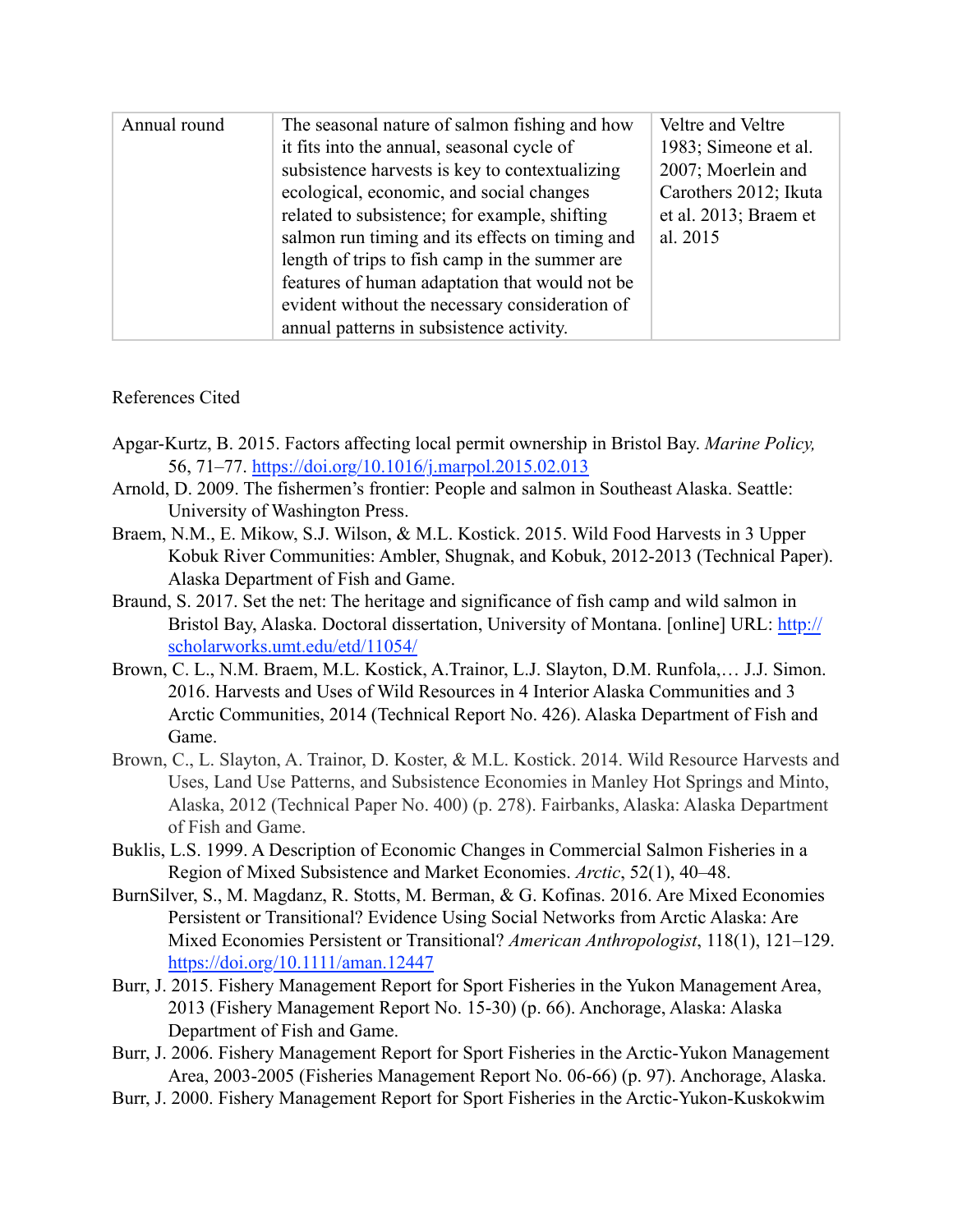Management Area, 1998 (Fishery Management Report No. 00-12) (p. 94). Anchorage, Alaska: Alaska Department of Fish and Game.

- Carothers, C. 2015. Fisheries privatization, social transitions, and well-being in Kodiak, Alaska. *Marine Policy*, 61, 313–322. https://doi.org/10.1016/j.marpol.2014.11.019
- Carothers, C., T.L. Sformo, S. Cotton, J.C. George, & P.A.H. Westley. 2019. Pacific salmon in the rapidly changing Arctic: Exploring local knowledge and emerging fisheries in Utqiagvik and Nuiqsut, Alaska. *Arctic.* 72(3).
- Carothers, C., K.R. Criddle, C.P. Chambers, P.J. Cullenberg, J.A. Fall, A.H. Himes-Cornell, … E.S. Springer (Eds.). 2012. Fishing People of the North: Cultures, Economies, and Management Responding to Change. Fairbanks, Alaska: Alaska Sea Grant, University of Alaska Fairbanks. [online] URL: http://seagrant.uaf.edu/bookstore/pubs/AK-SG-12-03.html
- Chadwick, B., B. Frenette, R. Chapell, P. Fowler, K. Piazza, & B. Marston. 2015. Overview of the Sport Fisheries for King Salmon in Southeast Alaska through 2014: A Report to the Board of Fisheries (Special Publication No. 15-02) (p. 60). Anchorage, Alaska: Alaska Department of Fish and Game.
- Conrad, S., and D. Gray. 2017. Overview of the 2016 Southeast Alaska and Yakutat Commercial, Personal Use, and Subsistence Salmon Fisheries. (Fishery Management Report No. 17-25). P. 30. Anchorage, Alaska. Alaska Department of Fish and Game.
- Donkersloot, R. and C. Carothers. 2016. The graying of the Alaskan fishing fleet. *Environment: Science and Policy for Sustainable Development*. 58(3): 30-42. https://doi.org/ 10.1080/00139157.2016.1162011
- Dunaway, D. 1997. Monitoring the Sport Fisheries of the Aniak River, Alaska, 1996 (Fisheries Management Report No. 97-4) (p. 64). Anchorage, Alaska: Alaska Department of Fish and Game.
- Dunker, K. 2013. Upper Cook Inlet Personal Use Salmon Fisheries, 2010–2012 (Fisheries Data Series No. 13-59) (p. 65). Anchorage, Alaska: Alaska Department of Fish and Game.
- Dye, J. E., and C. J. Schwanke. 2012. Report to the Alaska Board of Fisheries for the recreational fisheries of Bristol Bay, 2010-2012 (Special Publication No. 12-17) (p. 62). Alaska Department of Fish and Game.
- EPA. 2014 Executive Summary of the Final Report, An Assessment of Potential Mining Impacts on Salmon Ecosystems of Bristol Bay, Alaska.
- Fall, J. A., & Simeone, W. E. 2010. Customary and Traditional Use Worksheet: Salmon, Chitina Subdistrict, Prince William Sound Management Area (Special Publication No. BOF 2010-04) (p. 164). Anchorage, Alaska: Alaska Department of Fish and Game.
- Fall, J. A., D.B. Andersen, L. Brown, M. Coffing, G. Jennings, C. Mishler, … V. Vanek. 1993. Noncommercial harvests and uses of wild resources in Sand Point, Alaska, 1992 (Technical Paper No. 226) (p. 167). Juneau, Alaska: Alaska Department of Fish and Game.
- Gho, M. and C. Farrington. 2016. CFEC Report 16-3N, Changes in the Distribution of Alaska's Commercial Fisheries Entry Permits, 1975 – 2015.
- Gho, M. 2016. CFEC Permit Holdings and Estimates of Gross Earnings in the Kodiak Commercial Salmon Fisheries, 1975-2015. Alaska Department of Fish and Game.
- Gho, M. 2015. CFEC Permit Holdings and Estimates of Gross Earnings in the Bristol Bay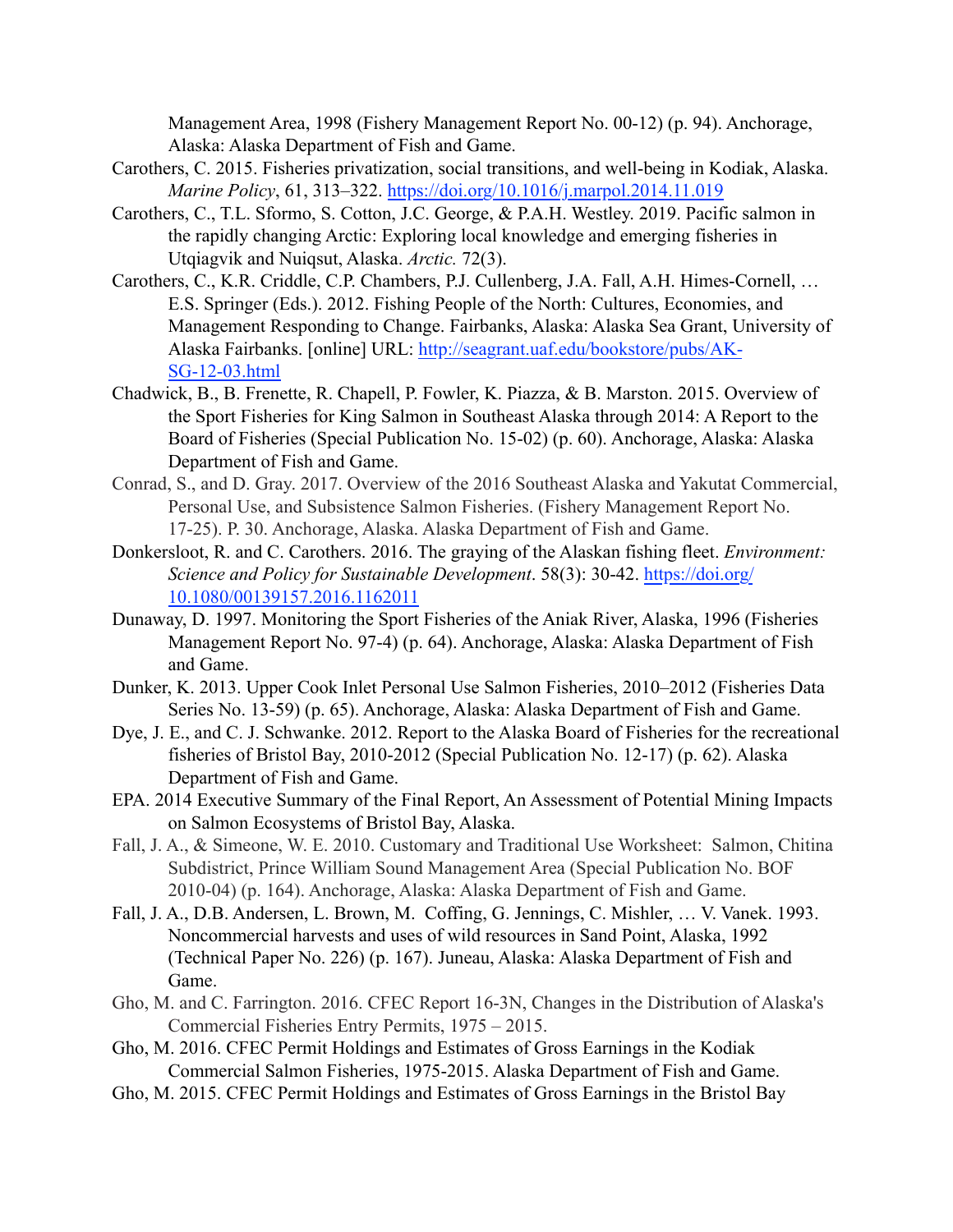Commercial Salmon Fisheries, 1975-2014. Alaska Department of Fish and Game.

- Gho, M. 2014. CFEC Permit Holdings and Estimates of Gross Earnings in the Prince William Sound Salmon Fisheries, 1975-2013. Alaska Department of Fish and Game.
- Himes-Cornell, A., and K. Hoelting. 2015. Resilience strategies in the face of short- and longterm change: Out-migration and fisheries regulation in Alaskan fishing communities. *Ecology and Society*, 20(2). https://doi.org/10.5751/ES-07074-200209
- Holen, D. 2017. Subsistence and Commercial Fisheries Through the Lenses of Culture and Economy in Three Coastal Alaskan Communities (Dissertation). University of Alaska Fairbanks, Fairbanks, AK.
- Holen, D. L. 2004. The Atna' and the political ecology of the Copper River fishery, Alaska. Arctic Anthropology 4(1):58–70.
- Ikuta, H., A.R. Brenner, & A. Godduhn. 2013. Socioeconomic patterns in subsistence salmon fisheries: historical and contemporary trends in five Kuskokwim River communities and overview of the 2012 season (Technical Paper No. 382) (p. 171). Fairbanks, Alaska: Alaska Department of Fish and Game.
- Jenkins, D. 2015. Impacts of neoliberal policies on non-market fishing economies on the Yukon River, Alaska. *Marine Policy*, 61, 356–365. https://doi.org/10.1016/j.marpol.2014.12.004
- Johnson, R.H. and R.L. Murphy. 2016. North Alaska commercial salmon annual management report, 2015. Alaska Department of Fish and Game, Fishery Management Report No. 16-03, Anchorage.
- Josephson, A. 1997. Katie John and Totemoff: The United States and Alaska Clash over the Reserved Water Rights Doctrine and Native Alaska Hunting and Fishing Rights-The US Supreme Court Passes on an Opportunity to Resolve the Subsistence Debate. *Dickson Journal of Environmental Law and Policy*, 6, 225.
- Langdon, S. 2006a. Tidal Pulse Fishing: Selective Traditional Tlingit Salmon Fishing Techniques on the West coast of the Prince of Wales Archipelago. In ed. C. Menzies. *Traditional Ecological Knowledge and Natural Resource Management.* 21-46. Lincoln, NE.: University of Nebraska Press.
- Langdon, S. 2006b. *Traditional Knowledge and Harvesting of Salmon by HUNA and HINYAA LINGIT.* Fisheries Information Service Report 02-104. Anchorage: US Department of Interior, Fish and Wildlife Service, Office of Subsistence Management.
- Loring, P., H. Harrison, & S. Gerlach. 2014. Local Perceptions of the Sustainability of Alaska's Highly Contested Cook Inlet Salmon Fisheries. *Society & Natural Resources*, *27*(2), 185– 199.
- Loring, P., and H. Harrison. 2013. "That's what opening day is for:" social and cultural dimensions of (not) fishing for salmon in Cook Inlet, Alaska. *Maritime Studies*, 12(1), 12. [online] URL: https://maritimestudiesjournal.springeropen.com/articles/ 10.1186/2212-9790-12-12
- Marchioni, M., J. Fall, J. B. Davis, & G. Zimpleman. 2016. Kodiak City, Larsen Bay and Old Harbor: An Ethnographic Study of Traditional Subsistence Salmon Harvests and Uses (Technical Paper No. 418) (p. 205). Anchorage, Alaska: Alaska Department of Fish and Game.
- Magdanz, J., S. Tahbone, A. Ahmasuk, D. Koster, D., & B. Davis. 2007. Customary Trade and Barter in Fish in the Seward Peninsula Area, Alaska (Technical Paper No. 328). Juneau,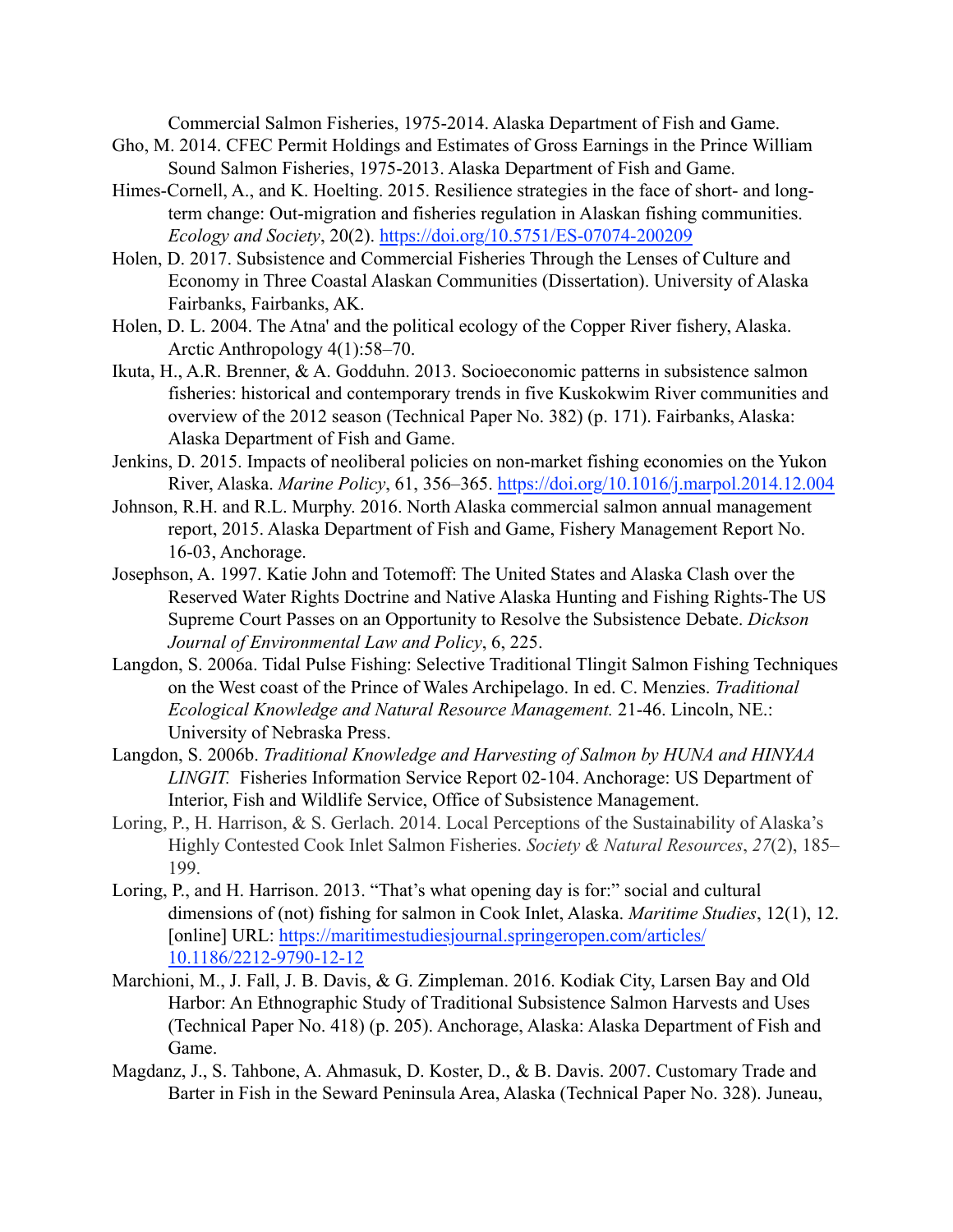Alaska: Alaska Department of Fish and Game.

- Magdanz, J., C.J. Utermohle, & R.J. Wolfe. 2002. The Production and Distribution of Wild Food in Wales and Deering, Alaska (Technical Report No. 259). Juneau, Alaska: Alaska Department of Fish and Game.
- Moerlein, K., and C. Carothers. (2012). Total Environment of Change: Impacts of Climate Change and Social Transitions on Subsistence Fisheries in Northwest Alaska. Ecology and Society, 17(1). https://doi.org/10.5751/ES-04543-170110
- Moncrieff, C. 2007. Traditional ecological knowledge of customary trade of subsistenceharvested fish on the Yukon River. US Fish and Wildlife Service, Office of Subsistence Management, Fisheries Resource Monitoring Program, 2007 Final Report (Study No. 04-265). Yukon River Drainage Fisheries Association, Anchorage, Alaska. [online] URL: http://www.arlis.org/docs/vol1/H/169946050.pdf
- Moncrieff, C., C. Brown, & L. Sill. 2009. 2009 Arctic Yukon Kuskokwim Sustainable Salmon Initiative Project Final Product: Natural Indicators of Salmon Run Abundance and Timing, Yukon River. [online] URL: http://www.aykssi.org/wp-content/uploads/622- Moncrieff-FR.pdf
- Napoleon, H. 1991. Yuuyaraq: The way of the human being. Eric Madsen, Editor. Fairbanks, Alaska: Center for Cross-Cultural Studies, University of Alaska Fairbanks.
- Paige, A. W., S. Churchill, N. Ratner, M. Turek, & P. Coiley-Kenner. 2009. Local Knowledge, Harvest Patterns, and Community Uses of Salmon in Wrangell, Alaska (Technical Paper No. 323) (p. 105). Juneau, Alaska: Alaska Department of Fish and Game.
- Raymond-Yakoubian, B., and J. Raymond-Yakoubian. 2015. "Always taught not to waste": Traditional Knowledge and Norton Sound/Bering Strait Salmon Populations. [online] URL: http://www.kawerak.org/forms/nr/TK%20of%20Salmon%20Final%20Report.pdf
- Reedy-Maschner, K. 2009. Entangled Livelihoods: Economic Integration and Diversity in the Western Arctic. *Alaska Journal of Anthropology*, 7(2), 135–146. [online] URL: https:// www.alaskaanthropology.org/wp-content/uploads/2015/11/AJA-v72 optimized.pdf#page=139
- Reedy-Maschner, K. 2010. *Aleut Identities: Tradition and Modernity in an Indigenous Fishery*. Montreal: McGill - Queen' s University Press.
- Reedy-Maschner, K., and H. Maschner. 2012. *A Subsistence Study for the North Aleutian Basin* (OCS Study BOEM No. 2012–109) (p. 428). Anchorage, Alaska: Bureau of Ocean Energy Management.
- Schwarz, L., D.A. Tracy, & S. Schmidt. 2002. Area Management Report for the Recreational Fisheries of the Kodiak and Alaska Peninsula/Aleutian Islands Regulatory Areas, 1999 and 2000 (Fishery Management Report No. 02–02) (p. 224). Anchorage, Alaska: Alaska.
- Shelden, C. A., T. Hamazaki, M. Horne-Brine, I. Dull, & R. Frye. 2016. Subsistence salmon harvests in the Kuskokwim area, 2014 (Fishery Data Series No. 16-49) (p. 82). Anchorage, Alaska: Alaska Department of Fish and Game.
- Simeone, W. and J. Kari. 2002. Traditional Knowledge and Fishing Practices of the Ahtna of the Copper River, Alaska. Technical Paper No. 270. Alaska Department of Fish and Game, Division of Subsistence. Juneau, AK.
- Sobelman, S. S. 1985. The Economics of Wild Resource Use in Shishmaref, Alaska. (Technical Report No. 112). Fairbanks, Alaska: Alaska Department of Fish and Game.